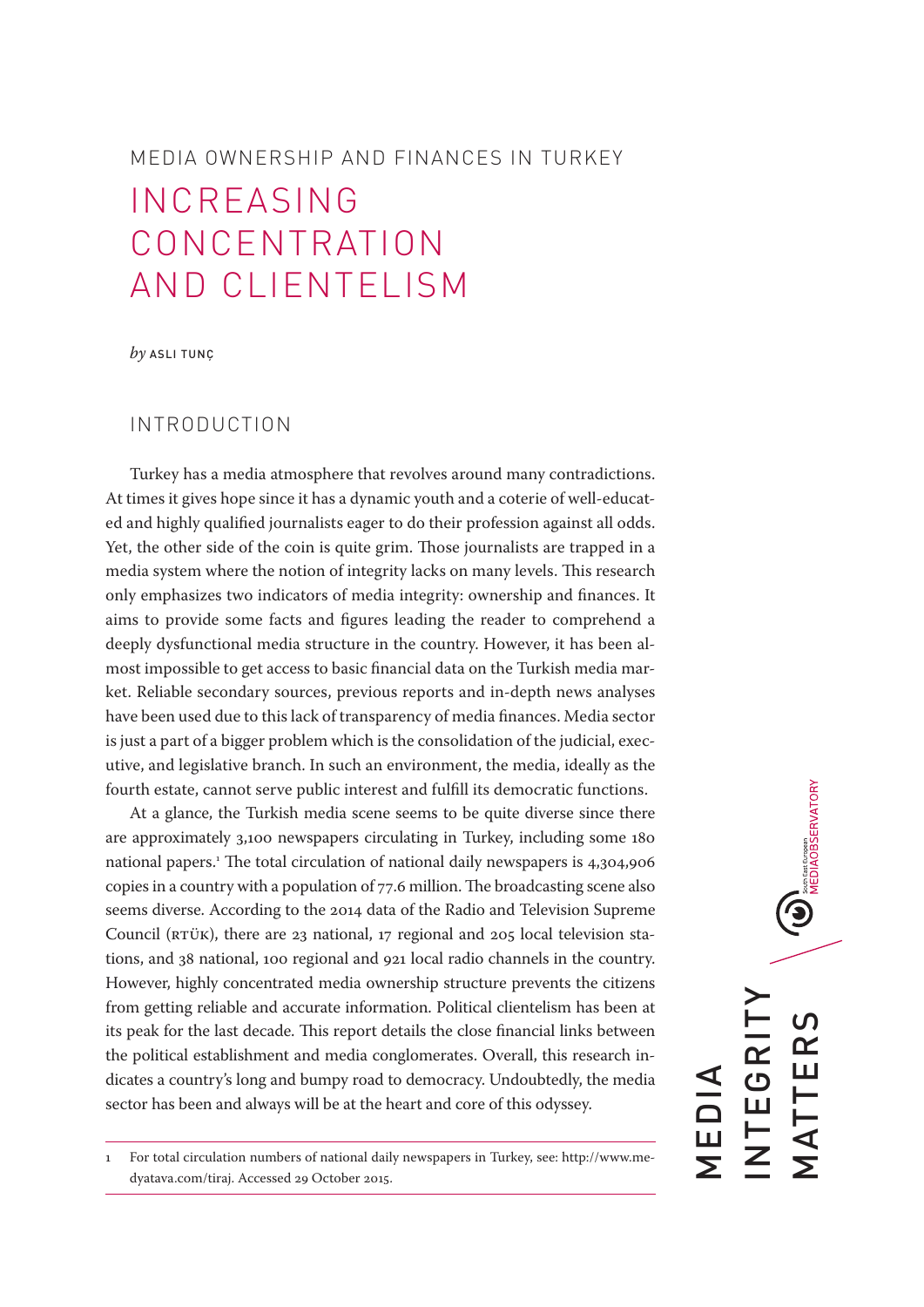# 1 MEDIA OWNERSHIP – LARGE CONGLOMERATES WITH CLIENTELIST TIES

During most of the past two decades, owning a media outlet had been a lucrative business. Media companies could make use of weak coalition governments for their own benefit and serve their business interests. With the tenure of the Justice and Development Party (AKP) government since 2002, this is no longer true. The massive, imposing presence of a single-party government, and President Tayyip Erdoğan's total intolerance to even the slightest criticism, has made it impossible for the media outlets to be seen as reliable sources of news and therefore to turn a profit. In simple terms, every major newspaper or television channel is owned by a large conglomerate operating in various sectors, such as construction, energy, mining, banking, telecommunications. These conglomerates compete in public tenders and get contracts from the government. Thus, they use their media arm to promote government interests by making propaganda and manipulating facts. In return for the promotion, the government awards the contracts to the conglomerates. These clientelist relations of media companies with the political establishment are definitely the greatest risk to media integrity, disregarding the democratic role of the media. Media ownership structure is currently highly concentrated in terms of diagonal cross-ownership that is elaborated in detail in the table 2 in the Appendix. There is no legislation requiring media to disclose ownership information to the public. Deals, tenders, and mergers are opaque. This has allowed an increasingly close relationship between the political establishment (particularly the ruling party AKP), the Islamic networks, and media conglomerates.<sup>2</sup>

The state news agency *Anadolu Agency* (*AA*) and public broadcaster *Turkish Radio and Television* (*TRT*) are the mouthpieces for the government, and their key personnel are appointed based on party affiliation. For instance, the director general Kemal Öztürk is the former press adviser to the government. Almost 50 percent of *AA*'s shares are owned by the Treasury and the agency never gets financially audited. On 24 July 2014, Republican's People Party (CHP), the main opposition party, submitted a parliamentary question which revealed that pro-government media outlets have failed to repay subscription debts in the amount of 1.2 million Turkish liras (approximately 423,000 dollars) to the *AA*. 3

The Radio and Television Law (no. 2954) centralised the organisational structure of *TRT*'s body, removing representatives of academia, NGOs and

MEDIA INTEGRITY MATTERS MEDIA INTEGRITY MATTERS MEDIA OWNERSHIP AND FINANCES IN TURKEY INCREASING CONCENTRATION AND CLIENTELISM AND FINANCENTRATION AND FINANCES IN TURKEY AND FINANCE AND FINANCENTRATION AND FINANCES AND FI EVERY MAJOR NEWSPAPER OR TELEVISION CHANNEL IS OWNED BY A LARGE **CONGLOMERATE** OPERATING IN VARIOUS SECTORS, SUCH AS CONSTRUCTION, ENERGY, MINING, BANKING, TELECOMMUNICATIONS. THESE CONGLOMERATES COMPETE IN PUBLIC TENDERS AND GET CONTRACTS FROM THE GOVERNMENT. THUS, THEY USE THEIR MEDIA ARM TO PROMOTE GOVERNMENT INTERESTS BY MAKING PROPAGANDA AND MANIPULATING FACTS.

22

 $\sim$ 

MEDIA INTEGRITY MATTERS

<sup>2</sup> Tunç, *Mapping Digital Media*: Turkey, 2012. Available at: https://www.opensocietyfoundations.org/sites/default/files/mapping-digital-media-turkey-20120423.pdf. Accessed 29 October 2015.

<sup>3</sup> See http://www.todayszaman.com/business\_pro-govt-media-fails-to-pay-debts-to-state-agency\_353955.html. Accessed 27 September 2015.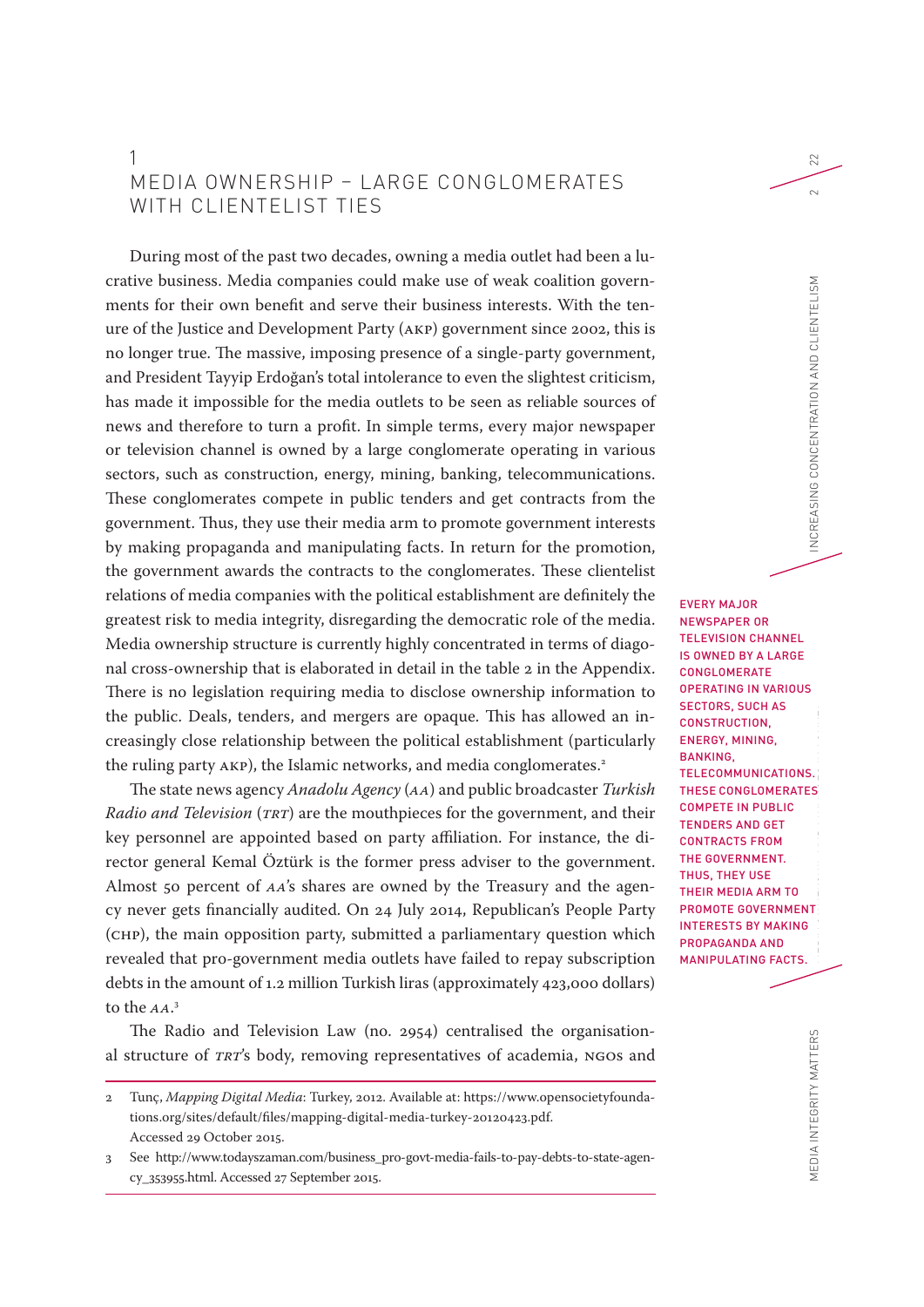professional organisations from the *TRT* board. <sup>4</sup>*TRT* is funded by a combination of public and commercial revenues. The major sources of funding are broadcasting (license) fee generated from the sale of television and radio receivers, music sets and VTRs and 2 percent of the electricity fee paid by each consumer in combination with a share allocated from the national budget. *TRT*'s financing system and revenues have been questioned because of "its permanent endorsement of the official position of the state and/or government on almost any subject ... and careful avoidance from any engagement with controversial issues" (Barış 2005, 296).

At the same time, the regulator, RTÜK, despite its clear definition in the Constitution as an autonomous public legal entity, lacks independence because of its political composition. The council has nine members elected by the Parliament for a period of six years from a pool of candidates nominated by political parties. The number of nominees depends on the parties' seats in Parliament won in the election.

# 1.1

# (DE)REGULATION OF MEDIA OWNERSHIP

In order to prevent concentration of media ownership structure, RTÜK first focused on the share limit (Law no. 3984) whereby (i) a company was allowed to establish only one radio and only one television station; and (ii) a shareholder in any given station could not hold more than 20 percent of the shares, while if they owned shares in several stations, the 20 percent restriction of applies to their total stock. This provision also initially limited cross-ownership between print and broadcasting sectors. However, in 2002, big media companies began to lobby against these restrictions, and demanded amendments to the broadcasting regulations. As a result of intense lobbying and pressure coming from the broadcasters, the share ratios were redefined (Law no. 4756) in 2002.

According to the amended law, if the average annual viewership or audience share in a television or a radio enterprise exceeds 20 percent, then the capital share of a natural or legal person or a capital group in an enterprise should not exceed 50 percent. The highest share recorded at the time was 16 percent, indicating that the legal limit was almost impossible to reach for any broadcasting company. However, the most significant change was the removal of cross-ownership restrictions. Eventually, there remained no legal restrictions on media ownership. A research commissioned by RTÜK showed that the 2002 amendments enabled a media company to own 244 local and regional and 30 (medium-sized) national stations all at once (Cankaya and Yamaner 2006, 240). This was definitely a turning point in regulation of media ownership in the country.

<sup>4</sup> Cankaya, "TRT'de Neler Oluyor? Ne Olmalı?" [What is Going on in TRT? What should happen?], *Bianet*, 8 April 2008. Available at: http://bianet.org/biamag/bianet/106180-trtde-neler-oluyor-ne-olmali. Accessed 23 September 2015.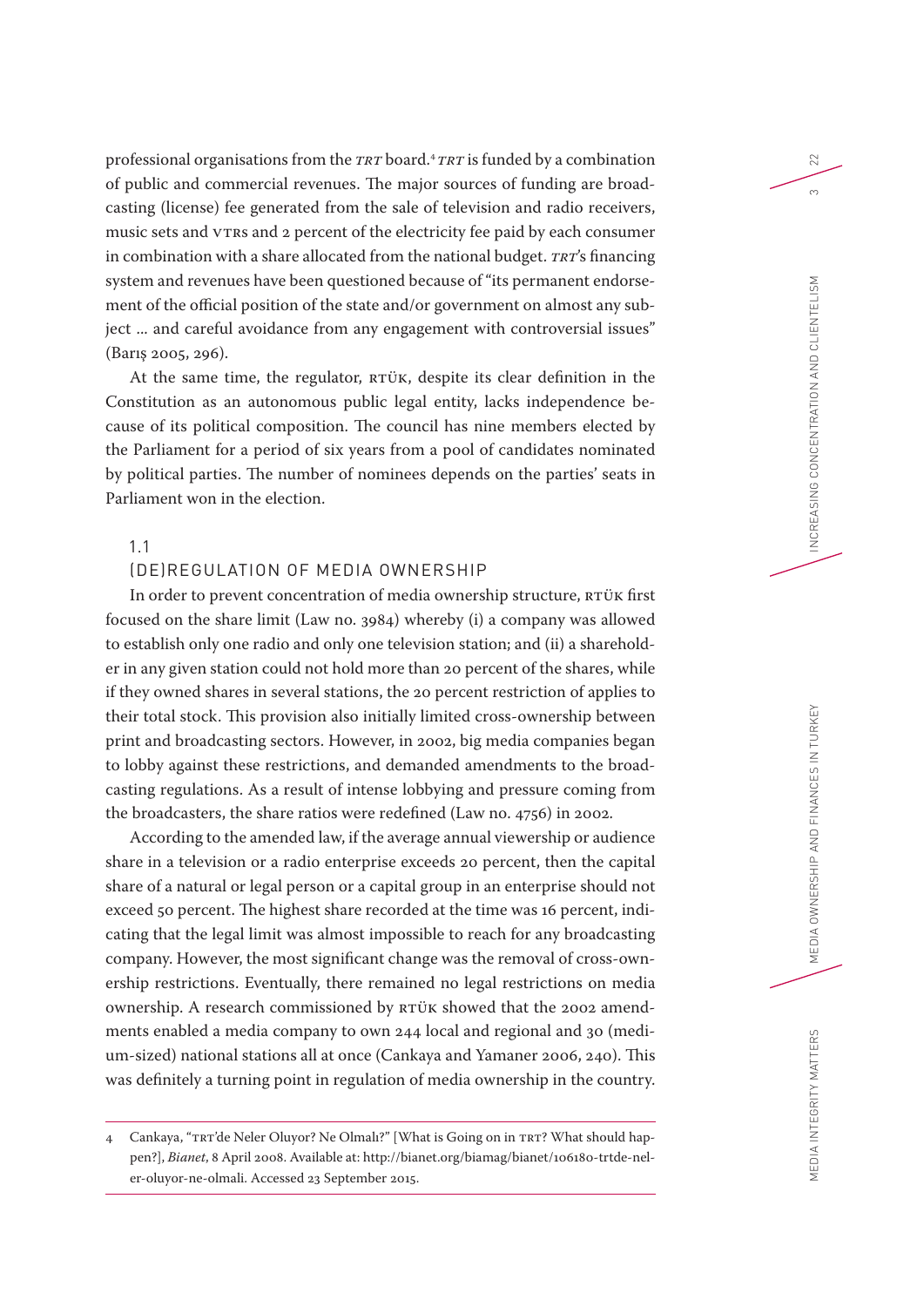In 2011, a new broadcasting law was introduced (Law no. 6112). Article 19 regulates the establishment of and share ratio in radio and television organisations. As with the previous law, the right to establish radio and television stations is granted to corporations only. Political parties, trade unions, professional organisations, co-ops, associations and local administrations are not allowed to own radio or television stations. Unlike the previous law, the share of commercial communication, advertising revenues and other sponsorships were considered as criteria for protecting competition and preventing monopolisation in the media market. This arrangement sought to prevent a media organisation from getting more than 30 percent of all commercial communication revenues on the market.

Besides these amendments, the Law no. 6112 increased the limit of the foreign shareholding rate in the broadcasting sector. Under the previous law, a foreign investor could not own more than 25 percent of the shares of a broadcasting enterprise and could not hold shares in more than one enterprise in Turkey. This provision had created a significant obstacle to the foreign capital that started to show interest in the Turkish media sector, and various methods were used to bypass the ban. Article 19, paragraph (f) of the Law no. 6112 raised the cap on foreign capital share to 50 percent and to two media service providers where foreign investors could become shareholders.

This liberal approach to regulating media ownership immediately resulted in national and international mergers. According to Ceren Sözeri (2009), 35 national and 30 international mergers and acquisition transactions took place between 2002 and 2008.

# 1.2

### TELEVISION MARKET

Turkey's television landscape is dominated by a handful of big channels (the three main channels enjoy a 34.6 percent audience share), and reception platforms are split evenly between terrestrial and satellite platforms.5

Turkey by itself is the largest TV market in South East Europe with TV in twenty million households. Foreign investors also target the geographical areas where the Turkish language is spoken - that is, an estimated audience of 140- 150 million people in the Balkans, Caucasus, Central Asia and the Middle East.<sup>6</sup>

Turkish TV market comprises 678 television channels, including 25 national, 16 regional and 205 local free-to-air channels and 432 paid-per-view channels (139 cable and 293 satellite channels). Today, besides *TRT*, there are private channels like *Kanal D*, *ATV*, *Show TV*, *Star TV* and others, which air free

<sup>5</sup> Tunç, *Mapping Digital Media*: Turkey, 2012. Available at: https://www.opensocietyfoundations.org/sites/default/files/mapping-digital-media-turkey-20120423.pdf. Accessed 29 October 2015.

<sup>6</sup> See https://technology.ihs.com/545765/bein-media-completes-the-acquisition-of-turkishpay-tv-operator-digiturk. Accessed 27 September 2015.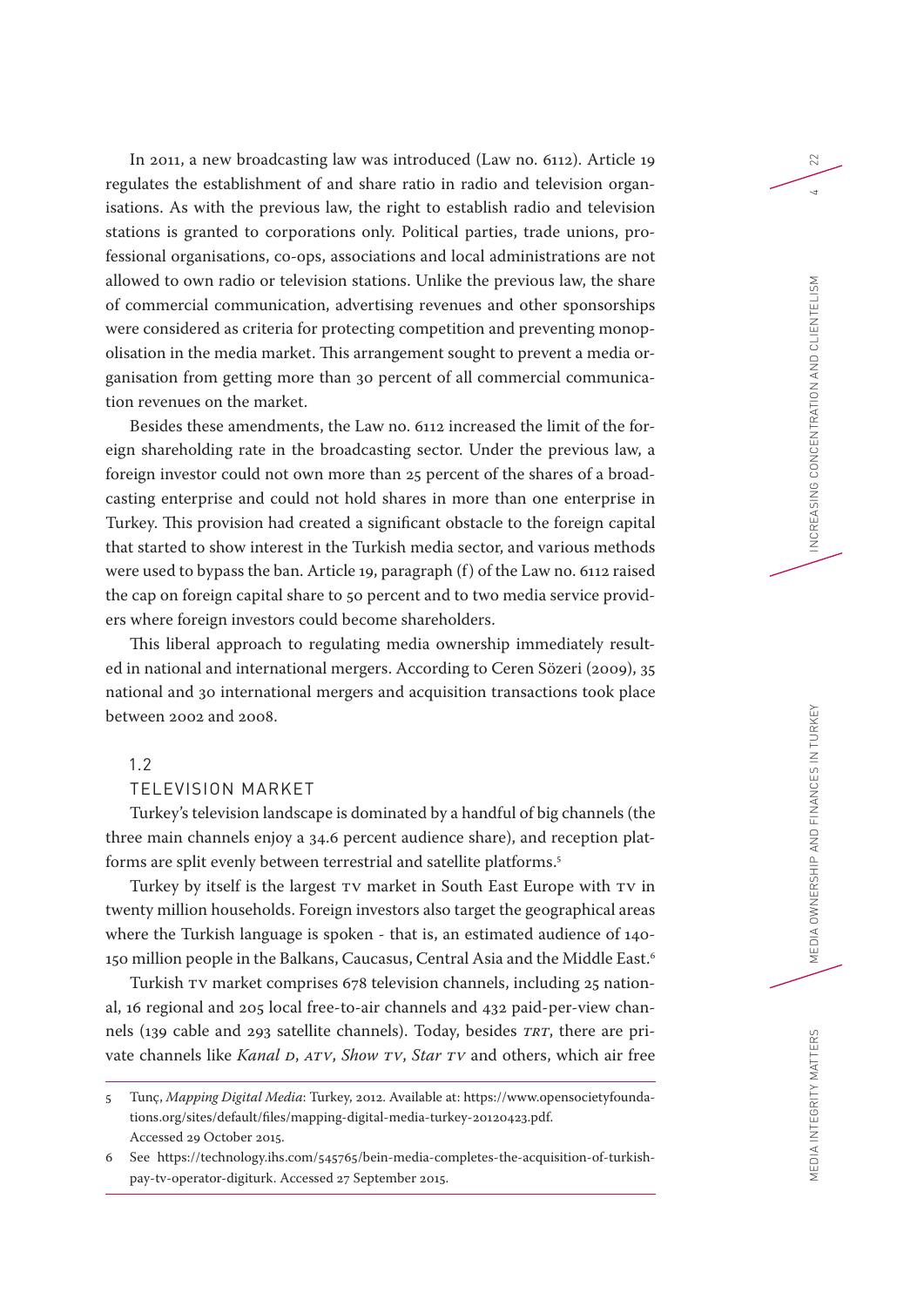of charge. There are also payable digital platforms like *Digiturk*, and *D-Smart*. 7 *Kanal p* is the leading channel by an audience share of 10.77 percent in all day data.8 This channel is owned by Doğan Group which drew the government's ire by extensively covering several scandals involving the AKP. However, because of the holding's investments in the energy sector, Doğan Group acts cautiously to avoid receiving a huge tax fine as they did in 2009. *ATV* is strongly pro-government. It is owned by Zirve Holding, itself heavily involved in the construction sector (Kalyon Construction Firm).

Since the majority in the country gets their news from television, primetime news shows and hourly news bulletins are extremely popular. According to the media market research (Marketing Türkiye 2014), Turkish people spend on average around 4.81 hours a day watching TV. 9 Although the news reflects ideological stances of media companies, their ratings are quite high. There are also news channels such as *CNNTürk* which is a joint venture between Doğan Media Group and Time Warner. *CNNTürk* is Turkey's first television channel founded through an international partnership and the first national CNN channel managed outside the station's Atlanta headquarters. It is also the first channel to offer 24-hour news coverage in another national language.<sup>10</sup> However, the public trust in this channel dropped drastically during Gezi Park Protests, a series of major anti-government social rallies, since the channel aired penguin documentaries while there were big demonstrations on Taksim Square. This became a symbol of government pressure on the mainstream media and online petitions were collected to urge *CNN International* to pull its name from the Turkish franchise.

Although all 24-hour news channels are not covered by the rating system, audience measurement research plays a significant role in allocating advertisements to certain stations. Television Audience Research Committee Joint Stock Company (TIAK Televizyon Izleme Arastirmalari Anonim Sirketi) measures the audience shares of major television channels.<sup>11</sup> In 2011, there was a scandal revolving around the TV rating system in Turkey. The identities of the 2,500 households equipped by Nielsen with people meters to collect viewing data were widely leaked across the industry. Local production companies and TV stations were accused of sending the viewers lavish gifts in order to distort the ratings data in their favour. Thus, the reliability and credibility of TV audience SINCE THE MAJORITY IN THE COUNTRY GETS THEIR NEWS FROM TELEVISION, PRIME-TIME NEWS SHOWS AND HOURLY NEWS BULLETINS ARE EXTREMELY POPULAR. ACCORDING TO THE MEDIA MARKET RESEARCH, TURKISH PEOPLE SPEND ON AVERAGE AROUND 4.81 HOURS A DAY WATCHING TV.

22

 $\overline{5}$ 

MEDIA INTEGRITY MATTERS

<sup>7</sup> See http://www.turkeyhomeofcontent.com/factsdetail.aspx. Accessed 3 November 2015.

<sup>8</sup> Doğan Holding, *Investor Presentation*, March 2014. Available at: http://www.doganholding. com.tr/\_files/yatirimci-sunumu/yatirimci\_sunumu\_2014\_03.pdf. Accessed 3 November 2015.

<sup>9</sup> *Marketing Türkiye*, 15 March 2014, p. 64. Available at: http://www.sbtanaliz.com/images/ userfiles/file/Marketing\_Türkiye\_15.03.2014.pdf. Accessed 31 October 2015.

<sup>10</sup> See http://www.doganholding.com.tr/en/business-areas/broadcasting.aspx. Accessed 15 September 2015.

<sup>11</sup> See http://tiak.com.tr/eng/sirketinamaci.htm. Accessed 20 September 2015.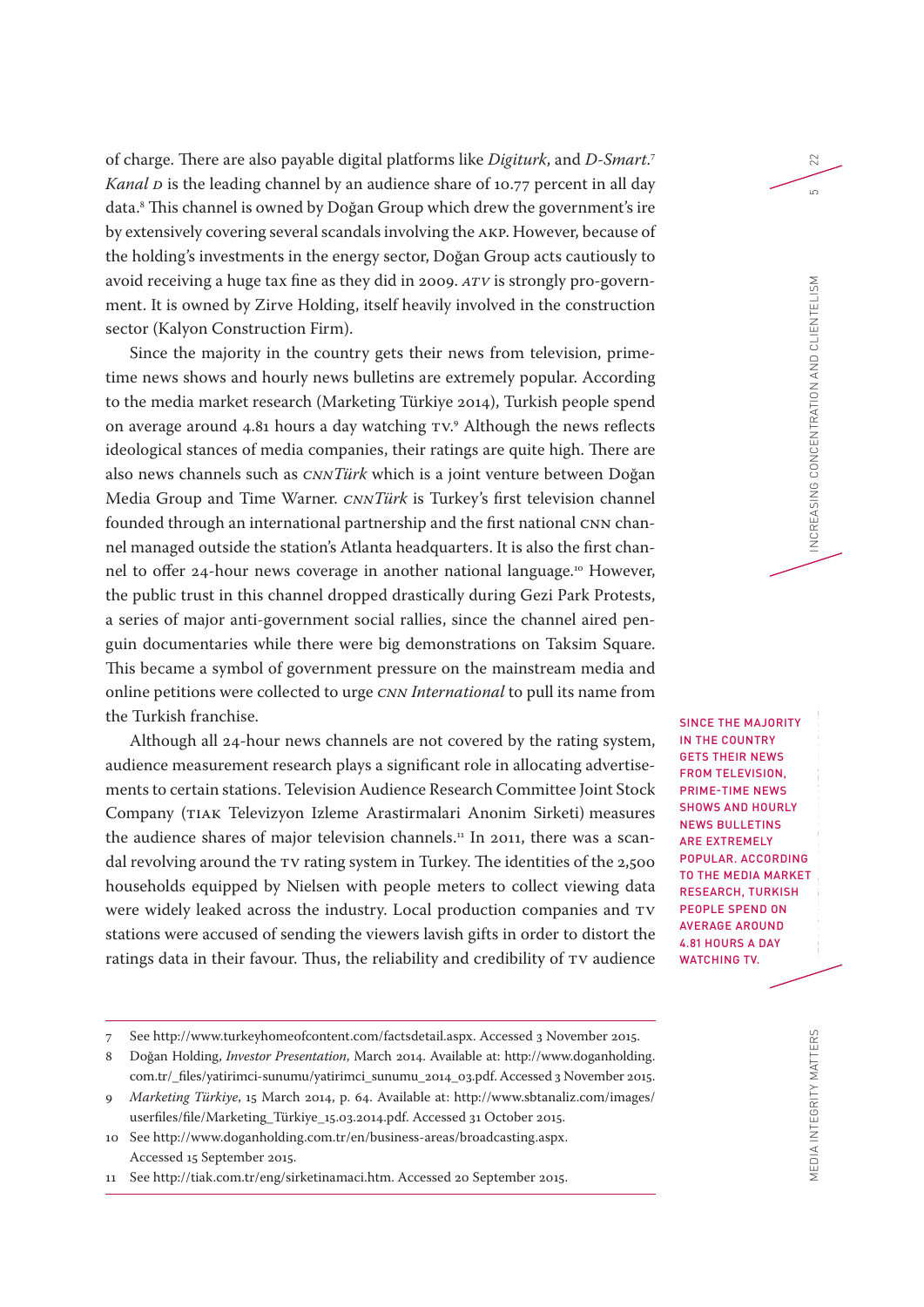measurement data was compromised. As a result, TIAK ended its contract with AGB Nielsen and made a 4-year contract with Kantar Media.<sup>12</sup>

1.3

### PRINT MEDIA MARKET

The conflict of interest in relations between media companies and the government has become so deep that the news coverage of financial corruption and in-depth analysis of economic situation is almost nonexistent. In the mainstream dailies' newsrooms, any news item, opinion, or photograph that might jeopardize their bosses' close links with the government is removed with great care. Selfcensorship has become a professional reflex and norm among editors and correspondents. Top editors-in-chief receive sky-rocketing salaries in order to prevent possible leaks to the public. Journalists and columnists who refuse to accept those conditions are often fired or harassed by criminal prosecutions.

A handful of newspapers insisting on critical coverage of the government face tremendous financial pressure. The most convenient and easy way for the government to manipulate the media is through the selective allocation of state advertising.

For instance, when the leading telecom provider Türk Telekom, which is partly owned by the Treasury, celebrated its 175th anniversary, it launched a major advertisement campaign in 16 pro-government media outlets. According to Nielsen Company AdEx, public ads given to pro-government dailies in the first quarter of 2014 amounted to 63 million dollars.13 Not surprisingly, oppositional newspapers, *Zaman*, *BirGün*, *Bugün*, *Cumhuriyet*, *Meydan*, *Millet*, *Milli Gazete*, *Sözcü*, *Taraf*, *Today's Zaman* and *Yeni Asya* were not supported by the funding from the company's print advertisements.

*Zaman*, *Today's Zaman*, and *Bugün* dailies belong to the Gülen movement which turned against the government. In fact, until 2013, one of the key allies to the AKP government was the Gülen Islamist network (Hizmet Movement). Gülen network has enormous economic and social power through hundreds of schools and colleges in Turkey and abroad, and extensive business interests inside and outside the country. Gülen-affiliated media groups, such as Feza and Koza İpek also have a significant share in the media sector. Yet, their organic relations are never transparent. The alliance between Gülenists and the AKP government began to crumble as the government took a more confrontational stance towards Israel and pursued rapprochement with the Kurdish PKK, which the Gülen movement has opposed for decades.<sup>14</sup>

MEDIA INTEGRITY MATTERS MEDIA INTEGRITY MATTERS MEDIA OWNERSHIP AND FINANCES IN TURKEY INCREASING CONCENTRATION AND CLIENTELISM 6 THE CONFLICT OF INTEREST IN RELATIONS BETWEEN MEDIA COMPANIES AND THE GOVERNMENT HAS BECOME SO DEEP THAT THE NEWS COVERAGE OF FINANCIAL CORRUPTION AND IN-DEPTH ANALYSIS OF ECONOMIC SITUATION IS ALMOST NONEXISTENT.

<sup>12</sup> See http://www.kantarmedia-audiences.com. Accessed 3 November 2015.

<sup>13</sup> Rethink Institute, *Diminishing Press Freedom in Turkey*, Rethink Paper 18, November 2014. Available at: http://www.rethinkinstitute.org/wp-content/uploads/2014/11/Diminishing-Press-Freedom-in-Turkey-Turkey-Task-Force.pdf. Accessed 3 November 2015.

<sup>14</sup> Freedom House, *Democracy in Crisis: Corruption, Media, and Power in Turkey*, 2014.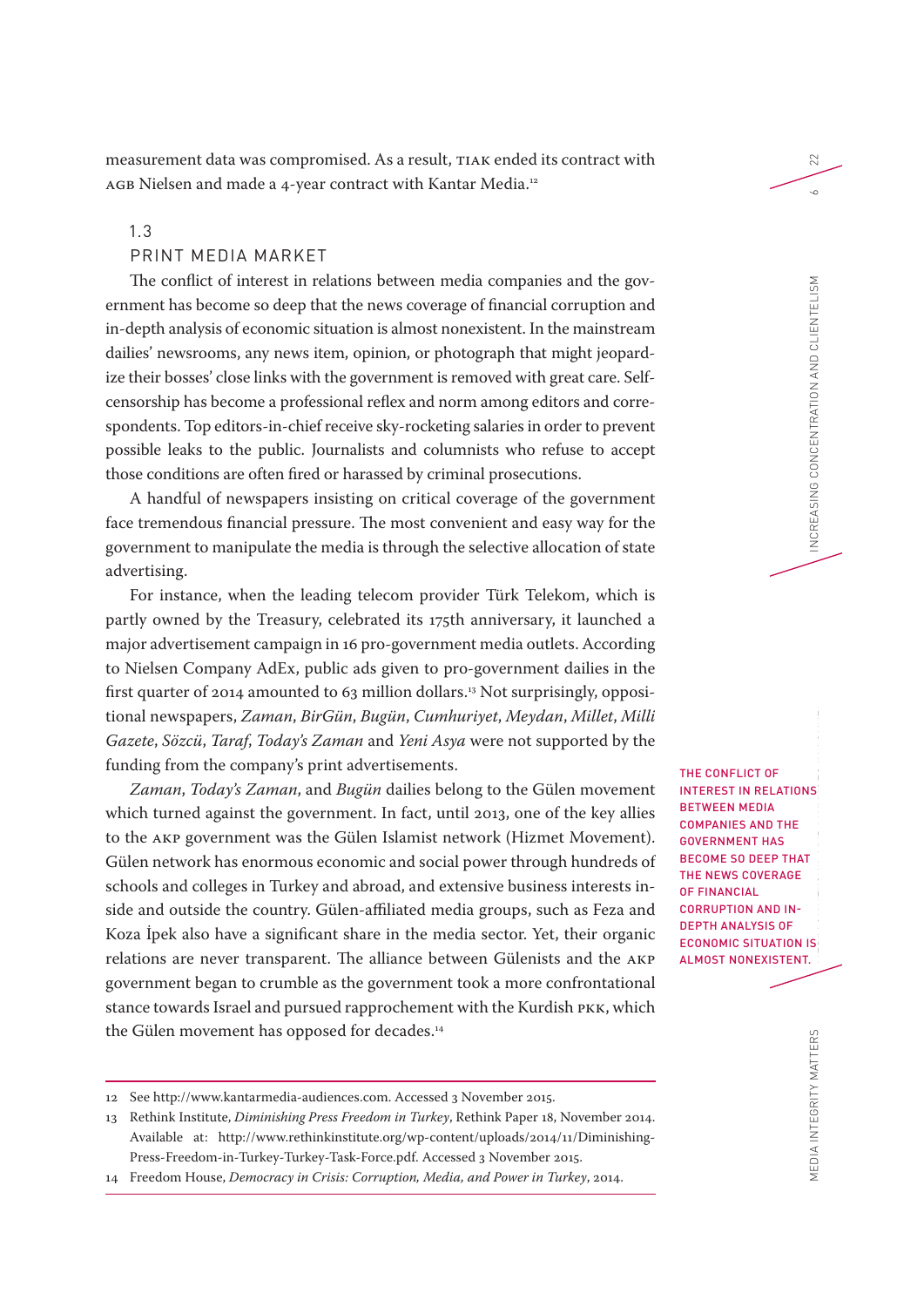*BirGün* is a socialist newspaper with a small circulation of 27,000. Unlike other dailies, it is funded by various unions, NGOs, and sponsors. It is widely read and circulated online by left-wing youth. *Cumhuriyet* has a long history of social democratic editorial line, is owned by the Cumhuriyet Foundation. In that way, it can retain its editorial independence.

# 1.4

# SCANDALS THAT SHOOK THE MEDIA SECTOR

One of the major weapons to change the ownership patterns is imposing tax evasion fines on critical media outlets. Besides the major tax fine on the Doğan Group in 2009 (which will be discussed in the following section), the most recent tax evasion fine in the amount of 2.2 million dollars was issued to the *Taraf* newspaper in 2014. The newspaper was intimidated under financial audit for about fourteen months since 2012, and the paper was "accused of evading the VAT tax on its scrap paper sales to paper mills. Specifically, the VAT tax amount was registered as '0' in these sales, which according to *Taraf* is legal and practiced by all newspapers."<sup>15</sup>

President Erdoğan has been focused on getting major media into friendly hands, using behind-the-scenes pressure to control coverage and muzzle critical voices. Arbitrary tax penalties are assessed to force newspapers into bankruptcy after which they emerge owned by the President's friends. The newspaper *Milliyet* was sold in 2011 to help raise money for a 3,800 million dollar tax fine levied by the government against the owner. The buyer, the Demirören Group, which runs a gas distribution business and a shopping mall, appointed former Erdoğan media adviser Akif Beki as head of the company's media group in May 2012.

It is also commonly believed that Erdoğan forced a sale of the once independent daily *Sabah* to a consortium of businessmen led by his son-in-law. *Sabah* is now an unofficial government mouthpiece, employing Erdoğan's sonin-law as a regular columnist.<sup>16</sup>

On 17 December 2013, three ministers' sons, a mayor, and several businessmen connected to the AKP were arrested on charges of bribery. The many suspects embroiled in the scandal were accused of bribery to facilitate construction schemes and of the illegal transfer of gold to Iran through the state-owned bank Halkbank. The probe immediately escalated and led to the resignation of several key figures in the AKP's government, most notably of then minister of environment and urban planning Erdoğan Bayraktar on 25 December. Then Prime Minister and now President Erdoğan's name also surfaced during the

15 Rethink Institute, *Diminishing Press Freedom in Turkey*, Rethink Paper 18, November 2014. Available at: http://www.rethinkinstitute.org/wp-content/uploads/2014/11/Diminishing-Press-Freedom-in-Turkey-Turkey-Task-Force.pdf. Accessed 3 November 2015.

16 See http://www.bloomberg.com/news/articles/2014-03-03/erdogan-thwarts-murdoch-asgraft-probe-reveals-turkey-media-grab. Accessed 5 September 2015.

PRESIDENT ERDOĞAN HAS BEEN FOCUSED ON GETTING MAJOR MEDIA INTO FRIENDLY HANDS, USING BEHIND-THE-SCENES PRESSURE TO CONTROL COVERAGE AND MUZZLE CRITICAL VOICES. ARBITRARY TAX PENALTIES ARE ASSESSED TO FORCE NEWSPAPERS INTO BANKRUPTCY AFTER WHICH THEY EMERGE OWNED BY THE PRESIDENT'S FRIENDS.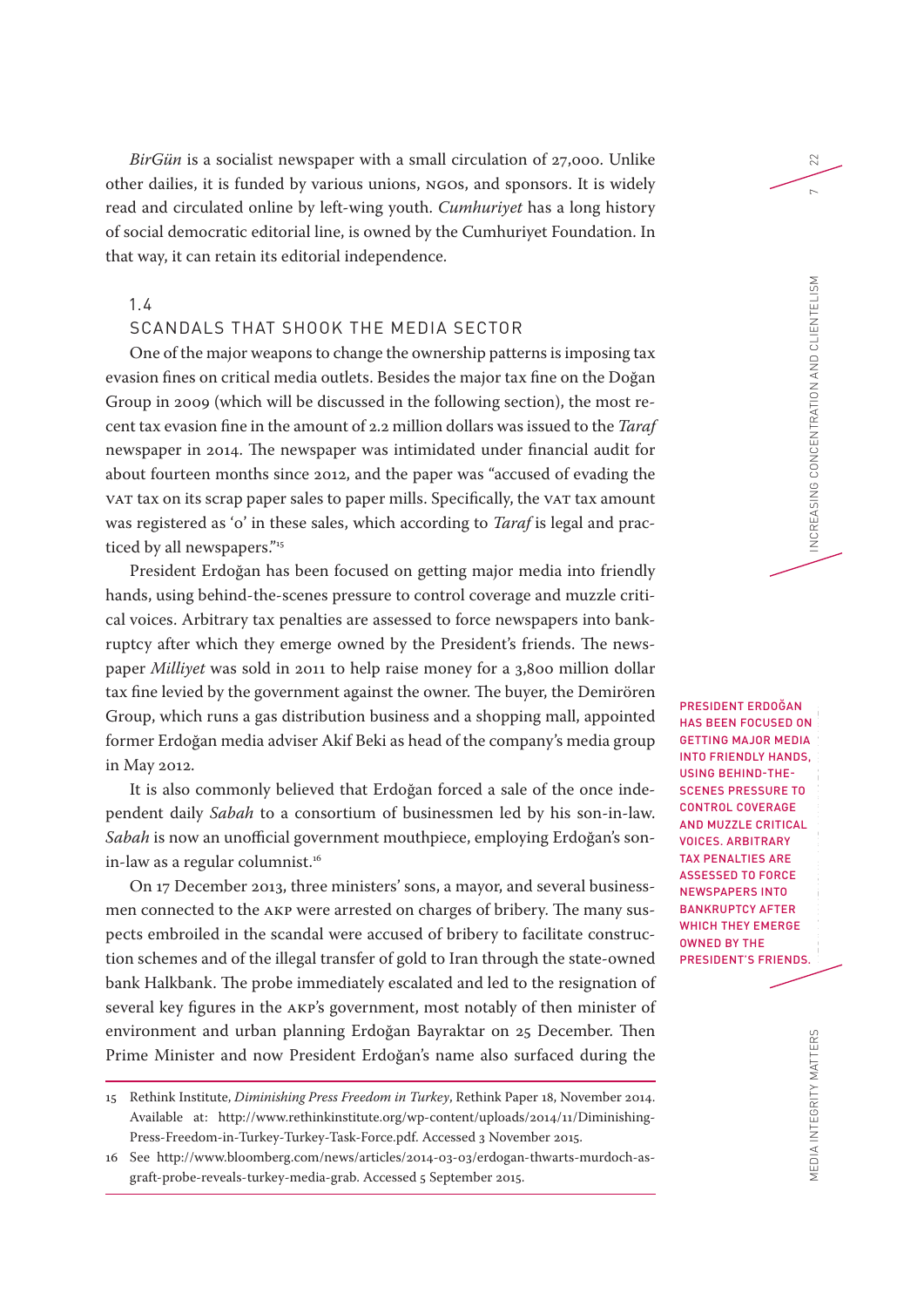investigation, as leaked wiretaps recorded calls between Erdoğan and his son suggesting that they were hiding illegally obtained money. While this scandal shook the whole country to its core, the police force and prosecutors who were in charge with the investigation and arrests were the known members of the Gülen movement. The long-time alliance between those two Islamist camps turned into a deep hostility. This crackdown made a huge impact on the media sector as well. Once big supporters of the AKP government, all media outlets turned their back to the ruling party. Today, the media controlled by the Gülen movement systematically face government intimidations through police raids, the arrest of journalists and accusations of terrorism and treason.

### 1.5

# ONLINE NEWS MEDIA

In recent years, online media have become a refuge for liberal journalists having been fired or forced to resign from mainstream media outlets, the most prominent news portals being the *T24* (t24.com.tr), *P24* (platform24.com.tr), *Diken* (diken.com.tr), and *Bianet* (bianet.org). Although these portals provide critical alternative views and quality journalism, they have limited outreach and lack the financial resources to pursue investigative journalism.<sup>17</sup>

As an independent online news platform, *T24*, founded in 2009, emphasizes its financial autonomy by keeping their distance from any political party, organisation, or association. Doğan Akin, the founder of the site, stated that "it is possible to make a big change in Turkish journalism with a small amount of money. For instance Mehmet Barlas (a columnist in pro-government newspaper *Sabah*) gets a monthly salary of 25,000 dollars which can cover all our *T24* expenses including office rent, bills, taxes, salaries of correspondents."18

*Bianet* (Independent Communication Network) was established in 1997 for monitoring and covering media freedom and promoting independent journalism in Turkey. Funded mainly by the EU Initiative for Democracy and Human Rights, *Bianet* provides training to journalists, communication students and NGOs. It also publishes handbooks on peace journalism, broadcasts radio programmes for the local media, organises conferences, forums and international exchange programmes. *Bianet* continues to be one of the most reliable alternative news portals in the country.

Most of these alternative news platforms try to survive with the assistance from the European Union funds, by raising donations or with the assistance by volunteers. In the midst of these struggles to keep high quality journalism alive, the government tries to find new ways to control the internet. For instance,

<sup>17</sup> P24, a non-profit, civil-society organisation formed to support and promote editorial independence in the Turkish media is a partner in SEE Media Observatory Project.

<sup>18</sup> See http://www.habervesaire.com/news/mehmet-barlas-in-maasiyla-t24-u-yayinliyoruz-2604.html. Accessed 12 September 2015. See also http://t24.com.tr/yazarlar/bilinmeyen/ t24-dort-yasinda-neden-buradayiz,7335. Accessed 12 September 2015.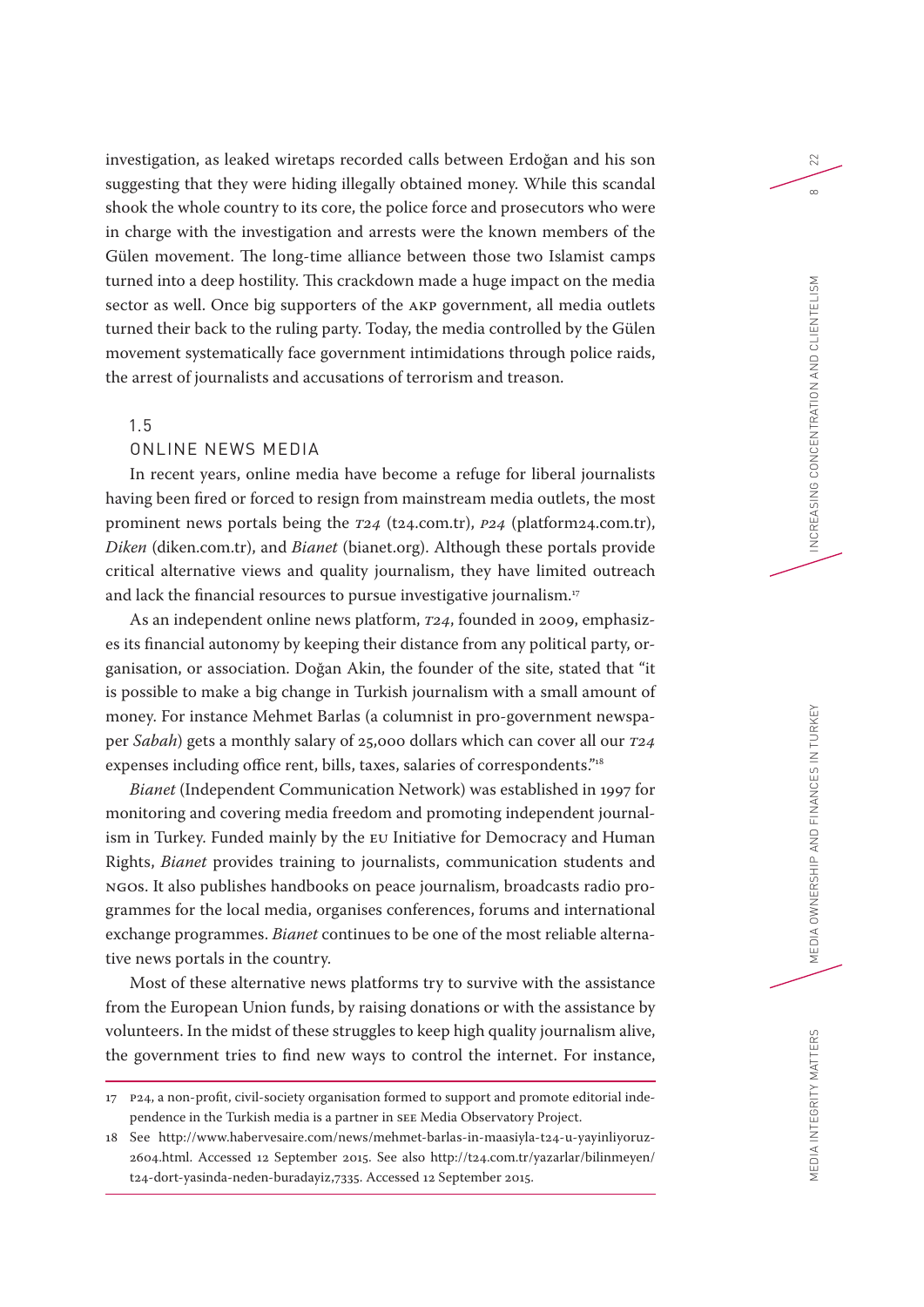with the amendments to the problematic Internet Law (Law no. 5651) regulating the internet, Turkey's Telecommunications Authority (TIB) could have the power to block a website without a court order and a court order would have to be sought within 24 hours leaving the website closed for as long as a court order was issued. The law also required service providers to keep a record of individual internet activities for up to two years and make the data available to the authorities. Both provisions of the law were overturned by the Constitutional Court in October 2014. However, Erdoğan's crusade on online news media does not seem to be at its end. According to a source which keeps track of blocked websites, a total of 87,387 websites have been blocked in Turkey as of 18 September 2015.19 Most of blocked websites are pro-Kurdish news portals where their financial links are unknown.

# 1.6

# HANDING MEDIA TO ERDOĞAN LOYALISTS

The majority of the media, controlled by about five large conglomerates, as of 2014 have been Doğan, Doğuş, Zirve, Albayrak, Ciner (see the table 2 in the Appendix). These are the largest holdings since they have the largest shares in various sectors other than media. For instance, Doğuş Group is one of the top three stakeholders in Turkey's banking, construction and tourism industries. The group's economic activities include public tenders for Marmaray, underground tunnel connecting Asia and Europe underneath the Bosphorus, as well as various dams, highways, and power plants. It also has interests in the banking, tourism and automotive sectors.

Albayrak Holding is another top conglomerate that started as a construction company, but since 1982 it has expanded into other sectors, including transport and logistics, waste management and media. Albayrak family is known to be very close to the government. Ironically, Berat Albayrak, who was the chief executive of Albayrak Holding until late 2013, is President Erdoğan's son-in-law and decided to seek a government post in the national election on 1 November 2015.

Owners of the media companies in Turkey have always used their media outlets as a weapon for their investments in other sectors, such as construction, energy, telecommunications and banking. This is a widely accepted phenomenon in the country (Sönmez 2003, Bek 2004, Adakli 2006, Sözeri 2015).

On the other hand, press has never been independent from the political establishment and free from political pressures ever since it began. This organic relationship between press and politics has created a profile of journalists who were on a mission to protect the benefits of the political authority. Since the establishment of the Republic in 1923, journalists had a mission to change the society, acted as part of the *status quo*, and were occasionally awarded seats in Parliament for their effort. If the journalists were not in harmony with the

19 See http://engelliweb.com/. Accessed 18 September 2015.

22

 $\circ$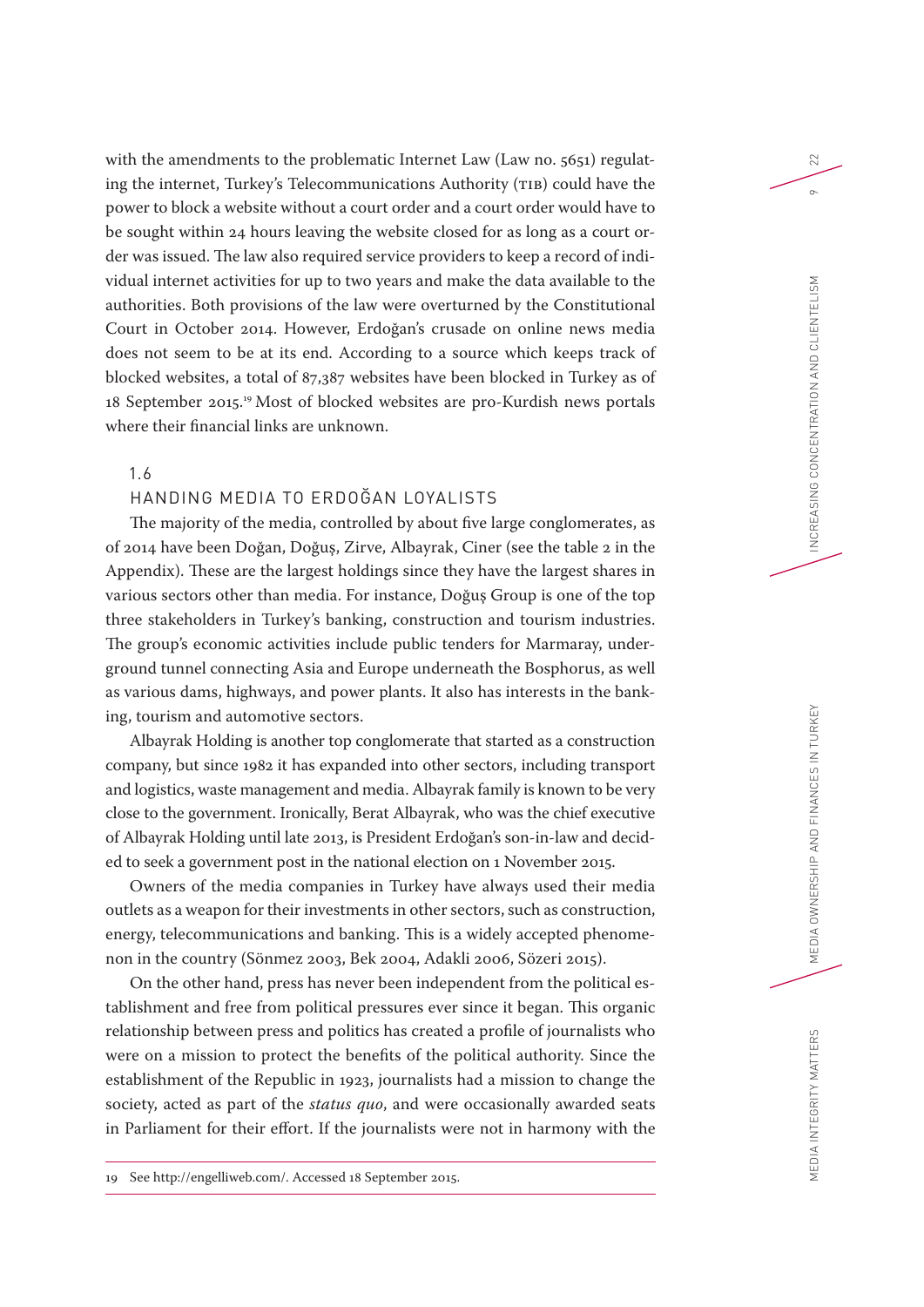political authority, they would be punished by being sent to remote villages as minor government officials. In other words, journalists have always been an integral part of the political system.

The media ownership scene and the profile of the media owners changed radically in the 1980s. However, being close to the political establishment stayed intact. Dominant media owners instrumentalised the media for private business interests disregarding public interest and the democratic role of the media. The media owners became eager to establish close links with governments for their business ventures in various sectors.<sup>20</sup>

According to the memoires of Hasan Cemal (2005), a respected journalist, one of the oldest and biggest family business elites, Koç Holding, had thought of publishing a newspaper just to get an appointment from the President and Prime Minister in 1988. Although Koç Holding never entered the media sector, this indicates a long tradition on how the press is used as a tool for doing business in the country. Recently, the same motivation laid in Demirören Group's acquisition of *Milliyet* and *Vatan* newspapers from Doğan Group despite the dailies' poor financial indicators.

Although the financial records of the media sector are almost impossible to access, according to both 2011 and 2012 TESEV report,21 most of the media companies work in irrational economic circumstances, while many newspapers are in great deficit. Only a few large TV channels and newspapers make profit. Media owners consider their companies as a business expense in order to win lucrative public contracts. They compensate their losses in the media sector by enhancing their financial profits in other business sectors where their conglomerates are active. The price to pay for this *quid pro quo* is to please the ruling party and politicians by manipulated news coverage and biased editorial line.

# $\mathcal{P}$ THE OPAQUE WORLD OF MEDIA FINANCES

There are various problems in terms of getting access to key data on media market in Turkey. This definitely affects the transparency and reliability of DOMINANT MEDIA OWNERS INSTRUMENTALISED THE MEDIA FOR PRIVATE BUSINESS INTERESTS DISREGARDING PUBLIC INTEREST AND THE DEMOCRATIC ROLE OF THE MEDIA. THE MEDIA OWNERS BECAME EAGER TO ESTABLISH CLOSE LINKS WITH GOVERNMENTS FOR THEIR BUSINESS VENTURES IN VARIOUS SECTORS.

22

EDIA INTEGRITY MATTERS

<sup>20</sup> Taspinar, "What's next for Media Freedom in Turkey? (2)" P24 Platform for Independent Journalism, 28 June 2015. Available at: http://platform24.org/en/articles/296/what-s-nextfor-media-freedom-in-turkey----2. Accessed 15 September 2015.

<sup>21</sup> Kurban and Sözeri, *Does media policy promote media freedom and independence? The case of Turkey: Case study report*, MEDIADEM Report, TESEV, December 2011. Available at: http:// www.mediadem.eliamep.gr/wp-content/uploads/2012/01/Turkey.pdf. Accesed 3 November 2015. See also Kurban and Sözeri, *Iktidarin Çarkında Medya: Türkiye'de Medya Bağımsızligi ve Özgürlügü Önündeki Siyasi, Yasal ve Ekonomik Engeller* [*Media in the Cogwheel of Political Power: Obstacles in front of Media Independence and Freedom in Turkey*], TESEV, 2012. Available at: http://www.tesev.org.tr/assets/publications/file/Medya3WEB.pdf. Accessed 3 November 2015.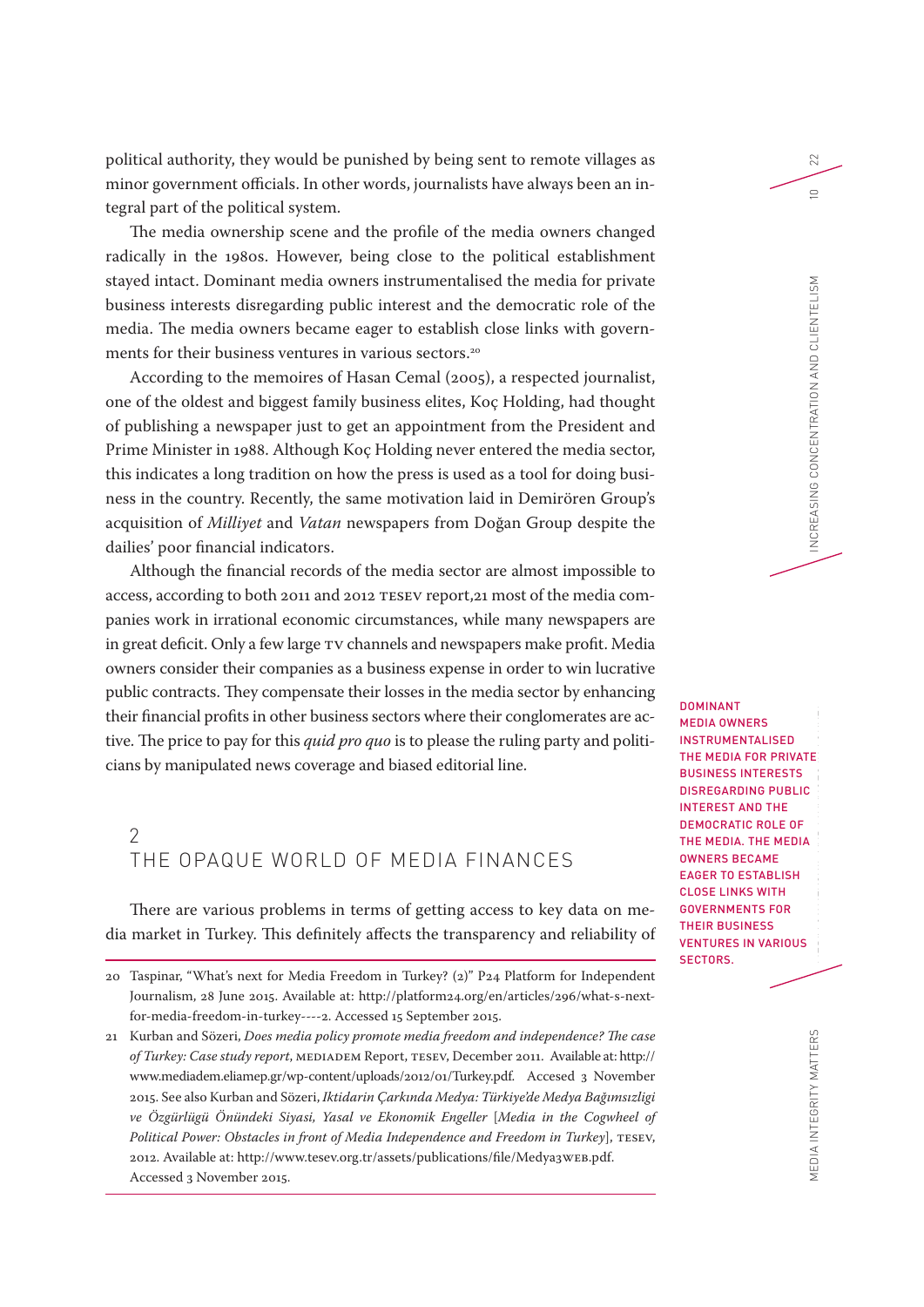media business. There is no specific body to regulate the media market competition. Instead, media falls under the category of an umbrella structure of the Turkish Competition Authority (Rekabet Kurumu). According to the 2011 TESEV report, due to excessive number of complaints submitted to the Turkish Competition Authority regarding the media market, only 10 percent of all complaints can be taken into consideration.As the report underlines, there is obvious need for a more effective mechanism to regulate the competition rules in the media sector.<sup>22</sup>

In Turkey, only a handful of data can be found on advertising expenditures. According to the Turkish Association of Advertising Agencies (TAAA), there is a steady increase (64 percent) in total advertising expenditures between 2010 and 2014. An increase of 51 percent in television expenditures is also an indication of the television's continuing dominance in the media market.<sup>23</sup>

According to the Interactive Advertising Bureau (IAB), Turkey's digital advertising investment also grew by 24 percent in 2013 and reached a value of 521 million dollars.<sup>24</sup> TV broadcasting has the highest share in total advertising revenues (51.4 percent in 2014).

### *Table 1* ADVERTISING EXPENDITURES BY SECTOR IN 2014

| <b>SECTOR</b>     | SHARE (%) |
|-------------------|-----------|
| <b>TELEVISION</b> | 51.40     |
| <b>INTERNET</b>   | 19.92     |
| <b>PRINT</b>      | 18.84     |
| <b>OUTDOOR</b>    | 6.49      |
| RADIO             | 2.30      |
| <b>CINEMA</b>     | 1.04      |

Source: Turkish Association of Advertising Agencies.<sup>25</sup>

According to the 2014 RTÜK Radio and Television Sectoral Report,<sup>26</sup> the revenue shares of the top ten television outlets seem to decrease in 2013 in comparison with 2004 from 95 percent to 74 percent. Although this seems to be a promising development in terms of competitiveness and less concentration in the television market, unfortunately this is not the case. On the contrary, there are only four major holdings (Doğan, Ciner, Doğuş, and Çukurova) taking the

- 23 See https://www.cmocouncil.org/facts-stats-categories.php?view=all&category=marketingspend. Accessed 14 Novemer 2015.
- 24 See http://www.iabturkiye.org/icerik/2013-turkey-digital-advertising-investments. Accessed 3 November 2015.
- 25 See http://rd.org.tr/doc/RD-MEDYA-YATIRIMLARI-2014-NISAN-2015.pdf. Accessed 27 September 2015.

26 See http://www.rtuk.org.tr/Icerik/DownloadReport/3691. Accessed 3 November 2015.

<sup>22</sup> Kurban and Sözeri, *Does media policy promote media freedom and independence? The case of Turkey: Case study report*, MEDIADEM Report, TESEV, December 2011. Available at: http:// www.mediadem.eliamep.gr/wp-content/uploads/2012/01/Turkey.pdf. Accessed 3 November 2015.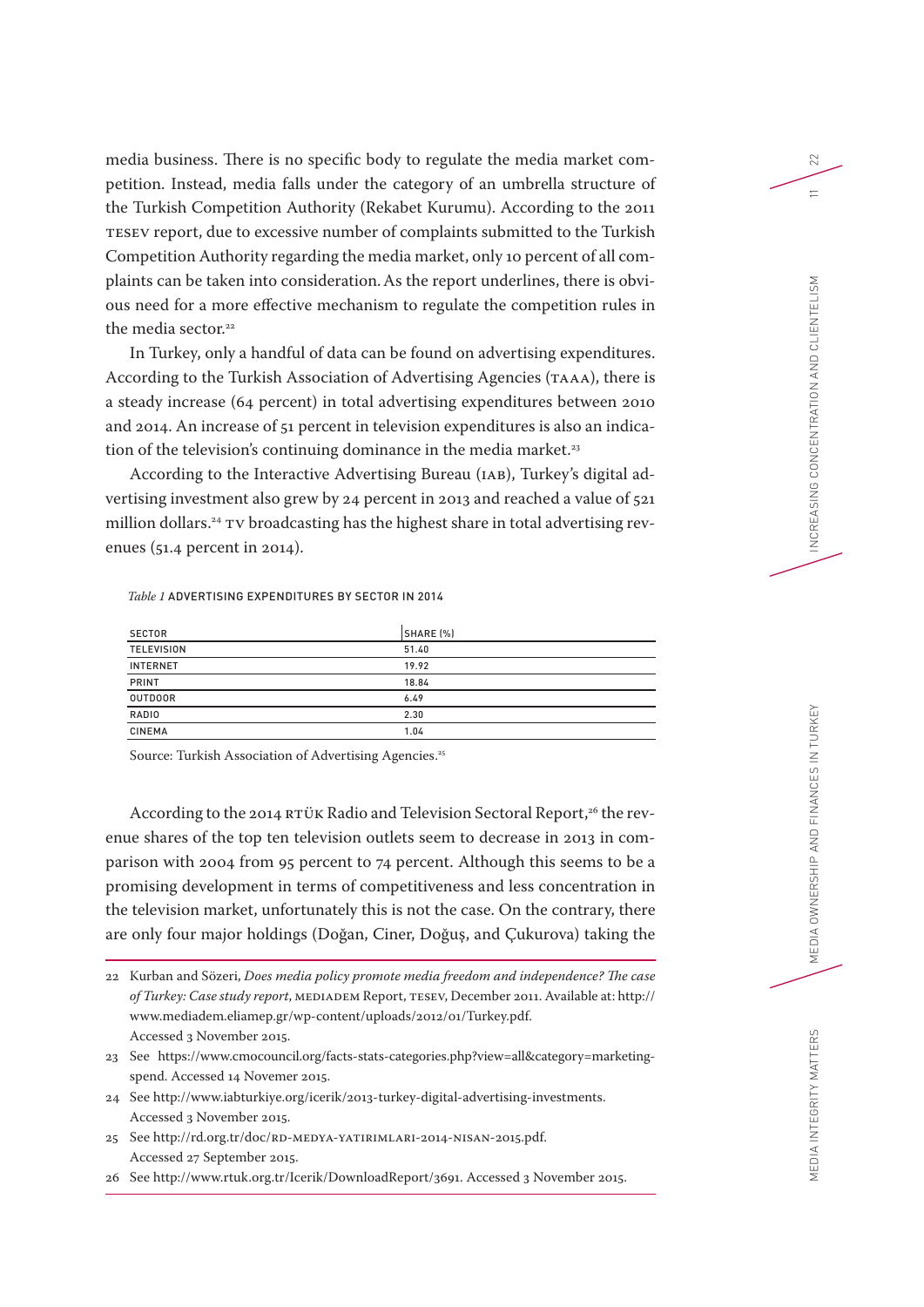majority of advertising revenue shares. The handful of conglomerates in the broadcasting scene have increased their economic power through vertical and horizontal mergers and pursued competition strategies by setting up cartels until 2001 when the economic crisis hit the country. This major financial crisis was followed by state regulation of the banking sector. Those media groups which had investments in the financial and banking sectors were particularly affected by the crisis. Some of them were completely wiped out while others were seized by the Savings Deposit Insurance Fund (Tasarruf Mevduatı Sigorta Fonu, TMSF) established by the government (Kurban and Sözeri, 2011).

Most recently, the government dictated which holdings would purchase the Sabah-ATV media group in exchange for a multibillion-dollar contract to build Istanbul's third airport. TMSF was also used to transfer media assets to supportive businessmen when Ethem Sancak, a Turkish businessman with close ties to President Erdoğan, bought three media outlets previously owned by the Çukurova Group from TMSF in November 2013.

In July 2015, Discovery Communications entered into a strategic partnership with Doğuş Media Group. Doğuş will be responsible for selling Discovery's entire commercial portfolio, including local versions of *Discovery Channel*, *Animal Planet* and *Discovery Science*, as well as securing sponsorship opportunities from Turkish advertisers. This is a recent example where the scale of foreign investment to Turkish television sector is on the rise.

*Digiturk* was acquired by BeIn Media Group in 2015. However, there was no official disclosure of the amount of money that BeIn Media agreed to pay, albeit press reports made reference to an amount close to 1,500 million dollars. *Digiturk* was put up for sale in May 2013 when the government-controlled TMSF seized assets belonging to the Çukurova Group. The seizure of assets came as a result of the failure on the part of Çukurova to serve a 450 million dollar debt to the State. The acquisition of *Digiturk* is the latest in a string of investments by the Qataris in the Turkish media market. In 2011, BeIn's parent company (the Al Jazeera Media Network) paid 40 million dollars for the payper-view TV channel *Cine5*, which was rebranded as *Al Jazeera Turk*. In April 2013, Al Jazeera Media Network paid 20 million dollars for a digital terrestrial license for *Al Jazeera Turk*. In the first quarter of 2014, the Qatari company launched a new portal (*Aljazeera.com.tr*), new mobile applications and a digital magazine.<sup>27</sup>

# 2.1

# DUBIOUS FINANCIAL DEALS IN THE MEDIA SECTOR

The media owners are increasingly winning important public tenders in proportion to their sizes. In terms of media integrity, this also explains why the media

27 See https://beinmediagroup.com/article/bein-media-group-acquires-digiturk/. Accessed 13 September 2015.

MEDIA OWNERSHIP AND FINANCES IN TURKEY

MEDIA INTEGRITY MATTERS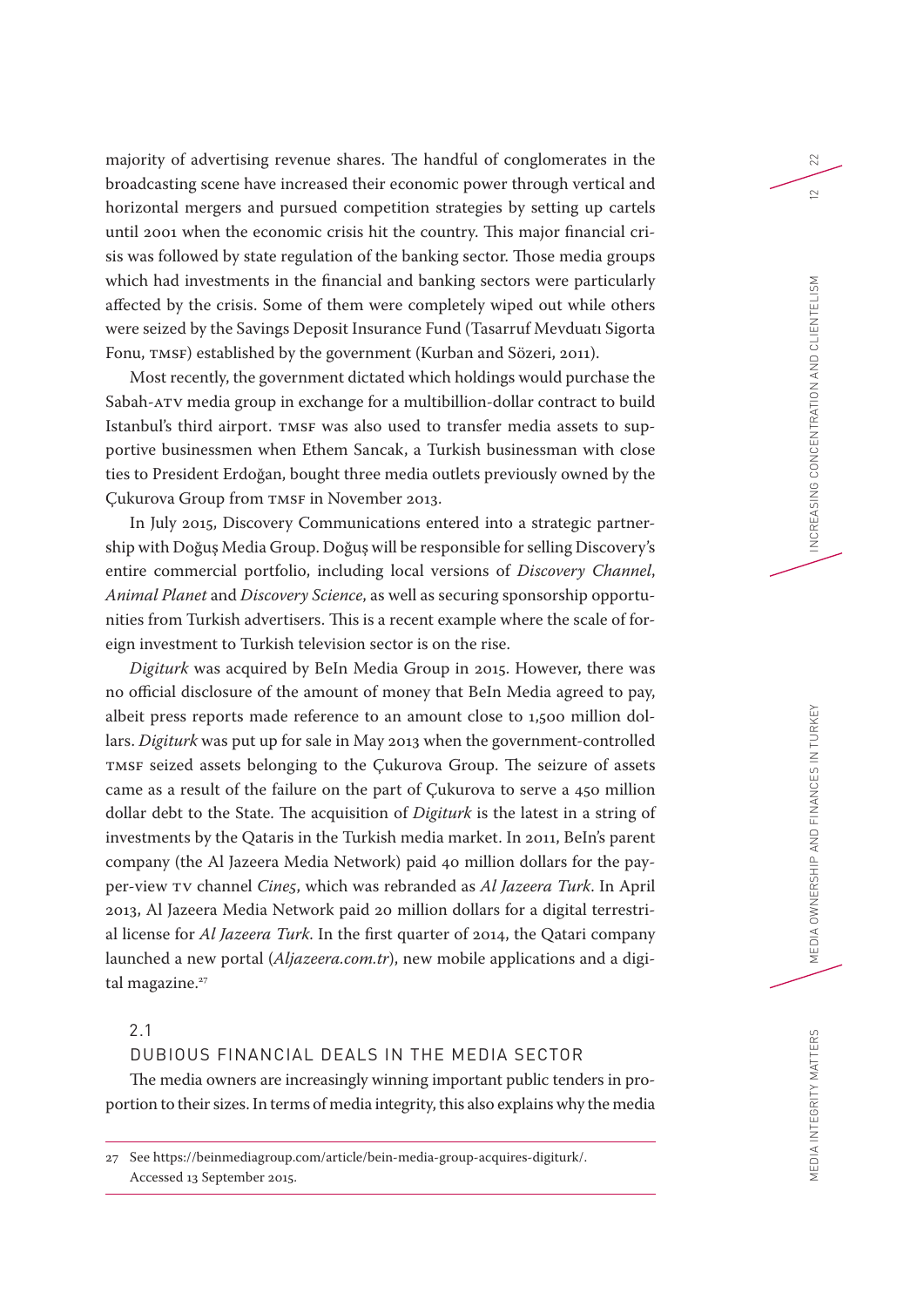owners please the government at every possible occasion and why self-censorship is so widespread in the media. This financial pattern is one of the biggest problems that prevent media integrity, pluralism, healthy public debate, and freedom of expression. According to the 2013 report "Overview of Corruption in Turkey" prepared by the Turkish chapter of Transparency International (Şeffaflık Dernegi, TI-Turkey), the accountability of the government continues to be low and problems with public procurement have increased in the last decade. The same report said that the number of "exceptional procurements" (closed tenders) made by public offices has increased by 24 percent since 2001, which is much higher than the international average.<sup>28</sup> As a result, public procurement and public tendering are the main channels of corruption.

In 1994, a ban was imposed preventing media owners from participating in public tenders, but it was lifted in 2002 (amendments in Law No. 4756) after fierce lobbying by media companies. Besides, the AKP government has amended the Public Tender Act 37 times since it took power in 2002 in order to better manipulate and control the system. The deals, tenders and mergers where the media companies are involved are often opaque as there is no regulation to guarantee the financial transparency. The reason for this opaque system is due to extensive favours to pro-government media companies through public works' contracts, including huge urban construction projects in Istanbul. The Prime Minister's office directly controls the Privatization High Council (OIB), the Housing Development Administration (TOKİ), and the Defence Industry Executive Committee, which together account for tens of billions of dollars in procurement contracts per year.

In 2013, Doğuş Holding with many media outlets (see the table 2 in the Appendix) showed interest in marina businesses both in Turkey and overseas by placing the highest 702 million dollar bid for the privatisation of the Istanbul Salipazarı Port Area, commonly known as Galataport, thus winning the right to operate the port area for 30 years. Salipazarı, one of Europe's 10 largest ports, will be converted into a sleek shorefront area complete with hotels, cafés, retail shops and space for cruise ships to dock.

Pro-government Star Media Group's partner Fettah Tamince is also the founder of Rixos Hotels, a tourism sector giant active in eight countries. Tamince is known for his close links to President Erdoğan, who usually spends his holidays at one of the Rixos Hotels. He won the Haliçport (shipyards in Istanbul's Golden Horn) tender in 2013 by submitting the highest bid of 1,350 million dollars plus taxes. In 2014, he sold his 50 percent share at Star Media Group to its previous owner Ethem Sancak, a businessman listed as one of the 50 richest people in Turkey according to *Forbes* magazine. The Star Media Group's close relations with the President still continue.

<sup>28</sup> See http://www.transparency.org/whatwedo/answer/overview\_of\_corruption\_and\_anti\_corruption\_in\_turkey1. Accessed 15 September 2015.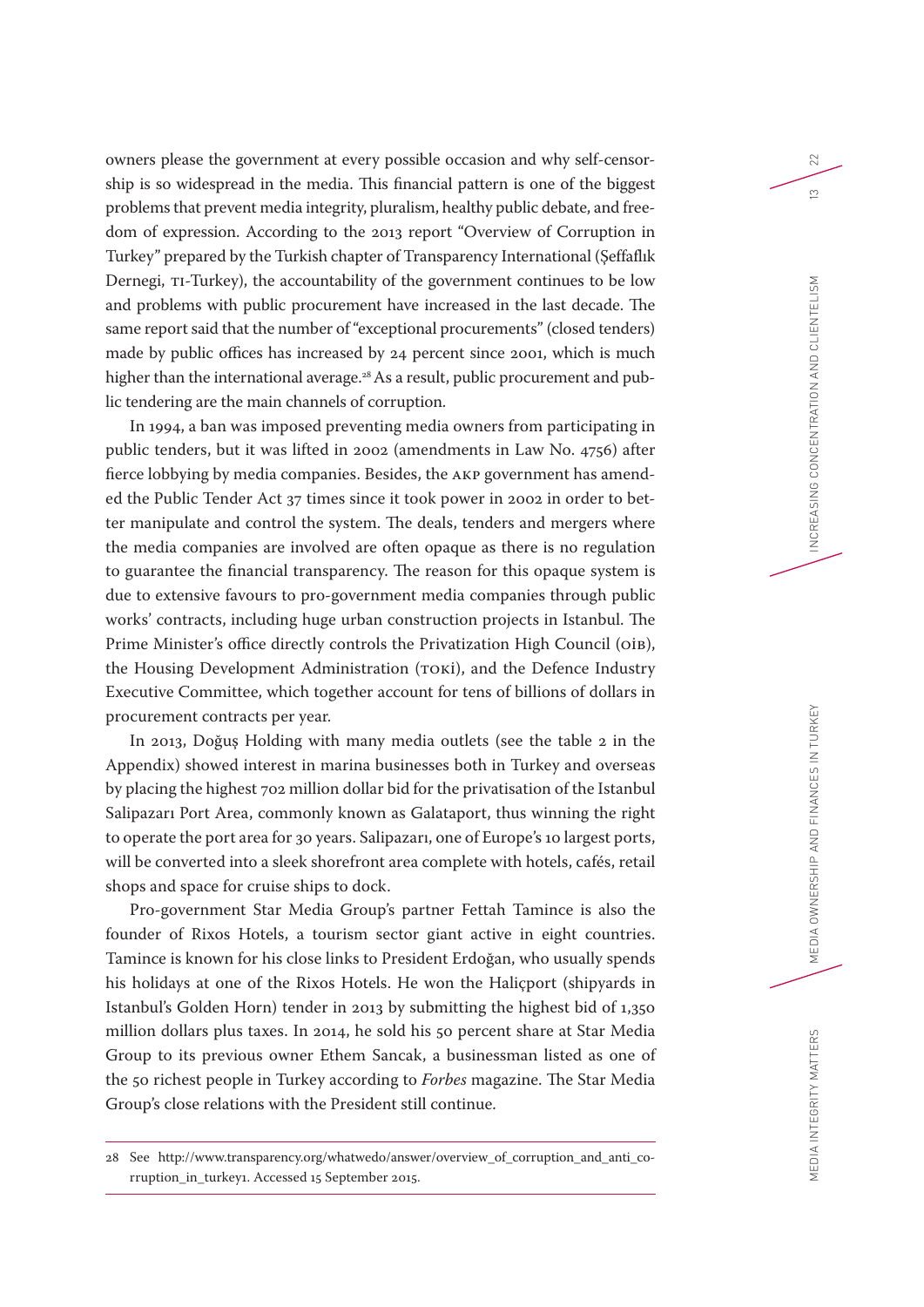Simultaneously with rewarding loyalties to cronies, the AKP government systematically uses financial tools to punish dissent. The most important case was the tax evasion fine imposed on various Doğan Group companies in 2009. The ban was imposed when the state tenders' board said Petrol Ofisi, then a Doğan company, breached the conditions of a contract with the Energy Ministry. Doğan sold Petrol Ofisi to Austria's OMV AG the next year after being slapped with a tax fine of about 3,800 million dollars. That fine also followed public clashes with Erdoğan, after Doğan-owned newspapers reported in late 2008 on alleged corruption at an Islamic charity with connections to government officials.

More recently, in May 2015, Doğan Holding was once again banned from government tenders. The Energy Ministry ordered Doğan and Petrol Ofisi, a fuel retailer Doğan owned until 2010, to serve 237 days remaining from a oneyear ban imposed in 2009. Not surprisingly, the penalty comes as Erdoğan repeatedly bashes the company's media group, saying it represents an "old Turkey" in which newspaper headlines could bring down governments.

As seen in Chart 1, the change of media structure through public tenders triggered a collective data and digital mapping project, *Networks of Dispossession*, aimed to pursue the relations between capital and power in Turkey. The interface of the web site also allows the researcher using functions like advanced search, filter and share through social media.



*Chart 1* PROJECTS OF DISPOSSESSION

Source: Networks of Dispossession, available at: http://mulksuzlestirme.org.

22

MEDIA OWNERSHIP AND FINANCES IN TURKEY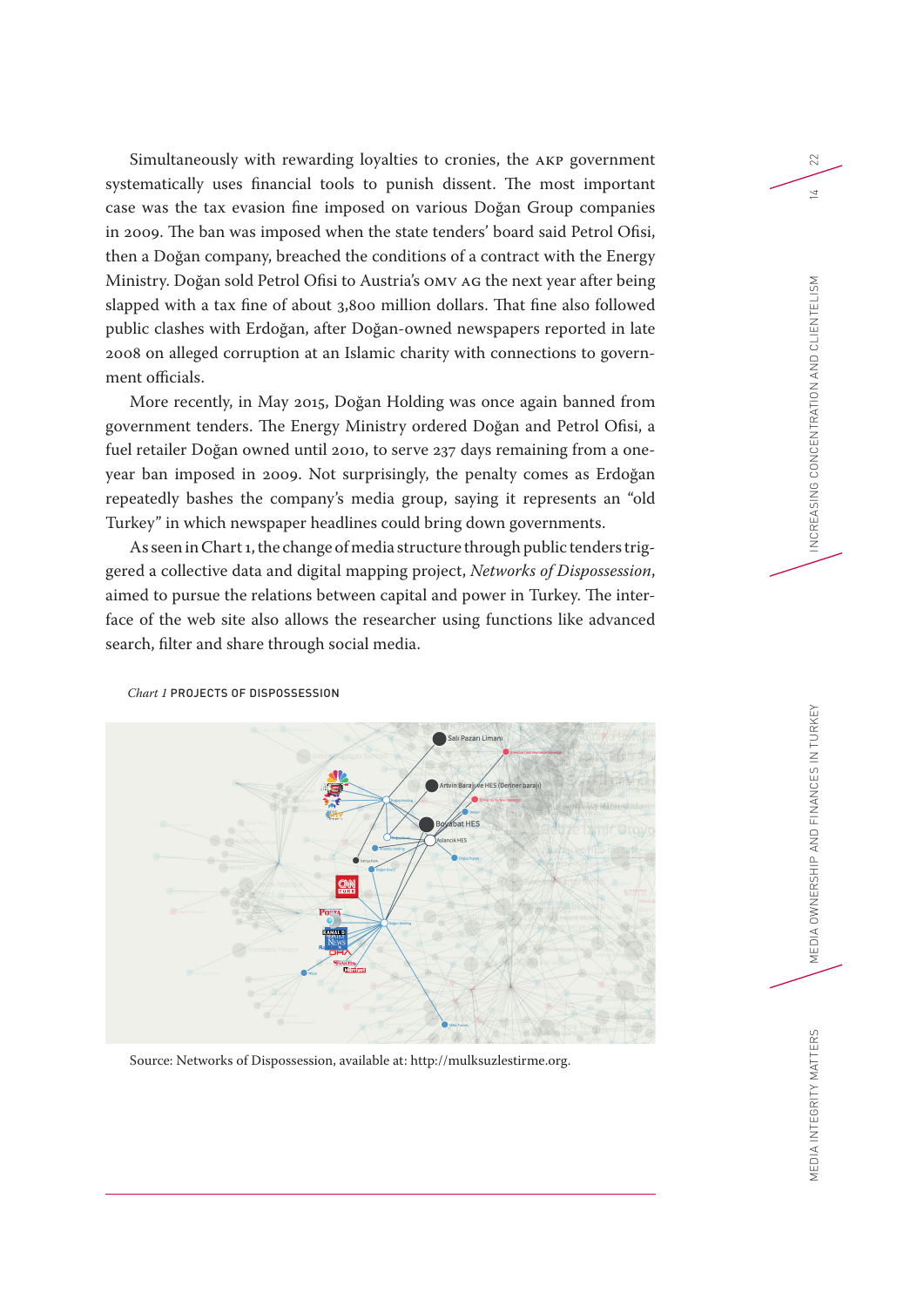# 3 CONCLUSIONS

The structural problems in the media ownership in Turkey have been embedded in the political system since mid-1980s. With the AKP government's tenure, the "media pool" of uncritical government support was formed and the major media outlets were pacified by means of financial threats, self-censorship or increased job insecurity.

The most substantive problem involves the economic interests of media owners. Although Article 29 of Law no. 3984 restricts media owners to hold shares, owners who have stakes in other business sectors have been seen to influence cover-ups to favour their outside business interests. A significant number of media owners in Turkey belong to industrial conglomerates with interests that go beyond freedom of press and opinion – in addition to the close relationships between the government and some of these industrial conglomerates.

Groups previously uninvolved in media activities have stepped into the sector, a move which has facilitated the development of oligopolistic structures. Indeed, an increasing concentration in media ownership – most notably regarding the activities of the Doğan, Doğus, Zirve, Albayrak, Çukurova, and Ciner Holding – can be easily observed in recent years. The holding companies have conflicting economic interests, as they are shareholders in a variety of business sectors such as construction, energy, telecommunications, mining, and banking.

At the same time Turkey's legislation to ensure transparency of media ownership as well as their financing is deeply dysfunctional. Deals, tenders and mergers where the media companies are involved are often opaque as there is no regulation to guarantee the financial transparency of the media in Turkey.

Media ownership and financing are at the core of Turkey's freedom of press problems, and as such have to be addressed through urgent and complex policy measures.

# 4 RECOMMENDATIONS

- 1. The government must introduce laws limiting media cross-ownership in order to establish diversity, fair competition and pluralism in the media sector.
- 2. The media owners must be exempted from participating in public tenders and making financial deals with the government.
- 3. The government should stop using the threats of tax inspections and prosecutions as a tool to control and intimidate the media. The enforcement of

22

 $\overline{5}$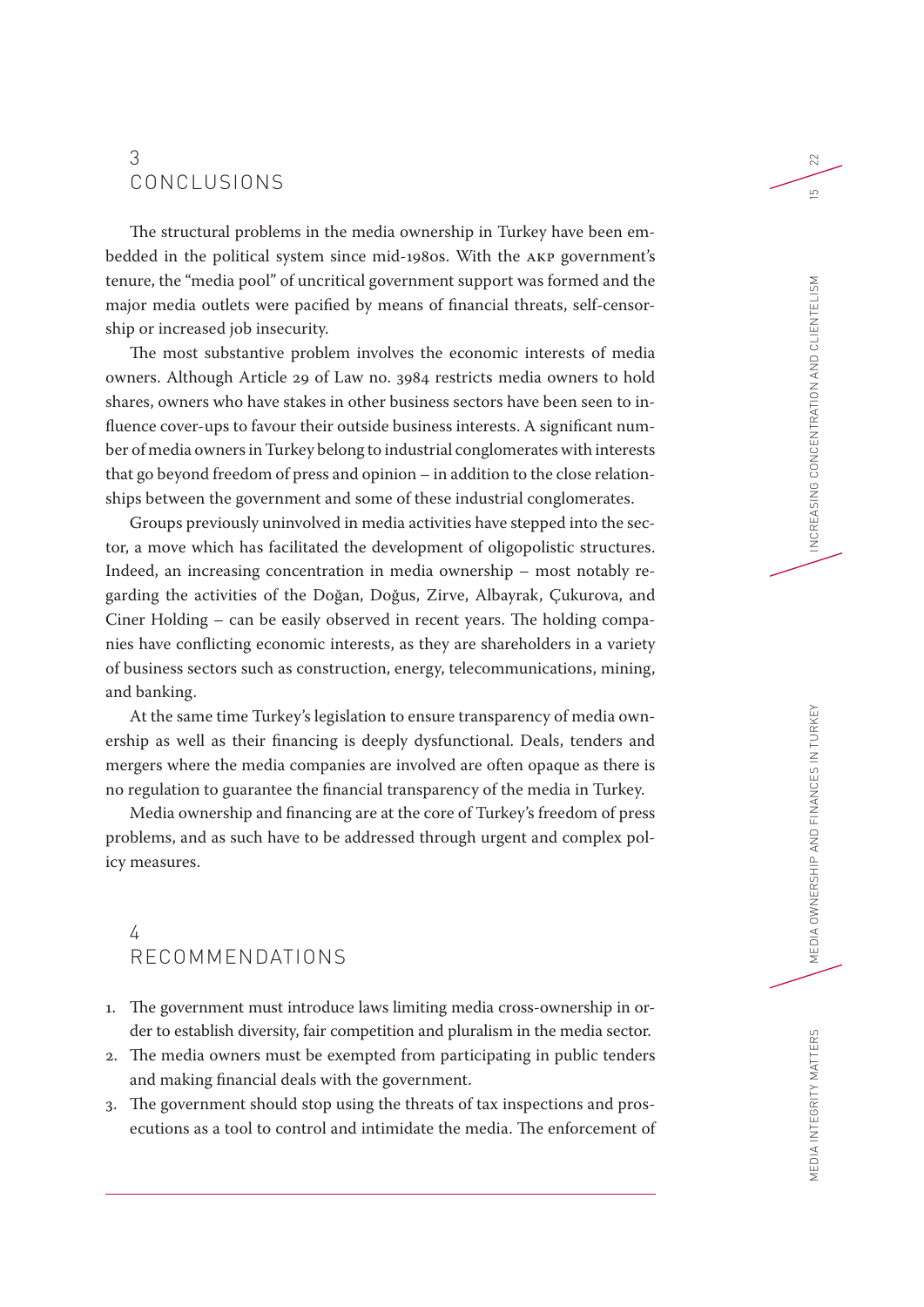tax legislation should be as transparent as to avoid its misuse in targeting media outlets critical to the government.

- 4. The state broadcaster *TRT* and the state news agency *AA* should be radically reformed and turned into a genuinely independent public service.
- 5. Appointment processes for regulatory agencies (RTÜK) should be structured so as to minimize political influence over appointments.

# BIBLIOGRAPHY

- Adakli, G., *Türkiye'de Medya Endüstrisi / Neoliberalizm Caginda Mülkiyet ve Kontrol Iliskileri* [*Media Industry in Turkey / Ownership and Control Relations in the Era of Neoliberalsm*], Utopya Publications, Ankara, 2006.
- Barış, R., "The Turkish Media Landscape", in *European Media Governance: National and Regional Dimensions*, ed. G. Terzis, Intellect, Bristol, 2005.
- Bek, M.G., "Tabloidization of News Media: An Analysis of Television News in Turkey", *European Journal of Communication*, 19 (3), 2004, pp. 371–386.
- Cankaya, Ö., "TRT'de Neler Oluyor? Ne Olmalı?" [What is Going on in TRT? What should happen?], *Bianet*, 2008. Available at: http://bianet.org/biamag/ bianet/106180-trtde-neler-oluyor-ne-olmali. Accessed 23 September 23 2015.
- Cankaya, Ö. and Yamaner, M. B., *Kitle İletişim Özgürlüğü* [*Freedom of Mass Communication*], Turhan Publishing House, Istanbul, 2006.
- Cemal, H., *Cumhuriyet'i Cok Sevmistim. Cumhuriyet Gazetesindeki İç Savasin Perde Arkasi* [*I Really Liked the Republic*], Doğan Kitap, Istanbul, 2005.
- Freedom House, *Democracy in Crisis: Corruption, Media, and Power in Turkey: A Freedom House Special Report*, 2014. Available at: https://freedomhouse.org/ sites/default/files/Turkey%20Report%20 -%202-3-14.pdf.
- Kurban, D. and Sözeri, C., *Does media policy promote media freedom and independence? The case of Turkey: Case study report,* MEDIADEM Report, Turkish Economic and Social Studies Foundation (TESEV), December 2011. Available at: http://www.mediadem.eliamep.gr/ wp-content/uploads/2012/01/Turkey.pdf. Accessed 3 November 2015.
- Kurban, D. and Sözeri, C., *Iktidarin Çarkında Medya: Türkiye'de Medya Bağımsızligi ve Özgürlügü Önündeki Siyasi, Yasal ve Ekonomik Engeller* [*Media in the Cogwheel of Political Power: Obstacles in Front of Media Independence and Freedom in Turkey*], Turkish Economic and Social Studies Foundation (TESEV), Available at: http://www.tesev.org.tr/assets/publications/file/Medya3WEB.pdf. Accessed 3 November 2015.
- Rethink Institute, *Diminishing Press Freedom in Turkey*, Rethink Paper 18, Washington, November 2014. Available at: http://www.rethinkinstitute.org/wp-content/uploads/2014/11/ Diminishing-Press-Freedom-in-Turkey-Turkey-Task-Force.pdf. Accessed 3 November 2015.
- Sönmez, M., *Filler ve Çimenler* [*Elephants and Grass*], Illetism, Istanbul, 2003.
- Sözeri, C., *Türkiye'de Medya Sektöründe Uluslararasi Sirket Birlesmeleri* [*Transnational Media Mergers in Turkey*], Marmara University Institute of Social Science, Istanbul, 2009 (unpublished PhD Thesis).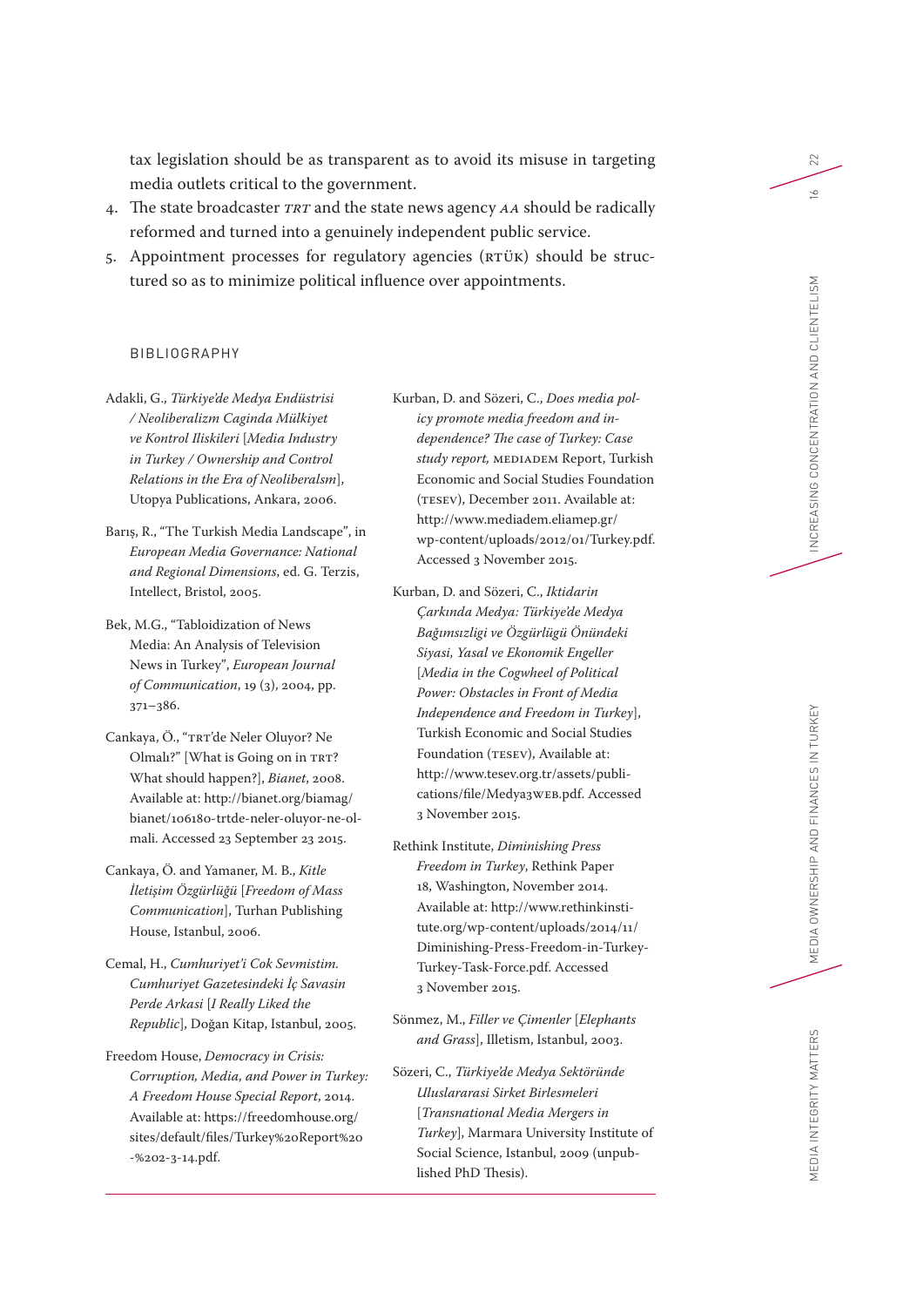Sözeri, C., *Türkiye'de Medya ve İktidar İlişkileri. Sorunlar ve Öneriler* [*Media and Power Relations in Turkey. Problems and Suggestions*], Istanbul Enstitüsü, 2015. Available at: http://platform24.org/Content/Uploads/Editor/ T%C3%BCrkiye%E2%80%99de%20 Medya-%C4%B0ktidar%20 %C4%B0li%C5%9Fkileri-BASKI.pdf. Accessed 3 November 2015.

Taspinar, O., "What's next for Media Freedom in Turkey? (2)" *P24 Platform*  *for Independent Journalism*, 28 June 2015. Available at: http://platform24. org/en/articles/296/what-s-next-for-media-freedom-in-turkey----2. Accessed 15 September 2015.

Tunç, A., *Mapping Digital Media: Turkey*, Open Society Foundation, 2012. Available at: https://www.opensocietyfoundations.org/sites/default/files/mapping-digital-media-turkey-20120423.pdf. Accessed 29 October 2015.

# AUTHOR

ASLI TUNÇ holds a PhD in Media and Communication at Temple University. She is currently a Professor of Media Studies at Media School, Istanbul Bilgi University. Tunç contributed this report as a researcher engaged by the Platform for Independent Journalism – P24, Istanbul, Turkey, a partner organisation in the SEE Media Observatory.

 $22\,$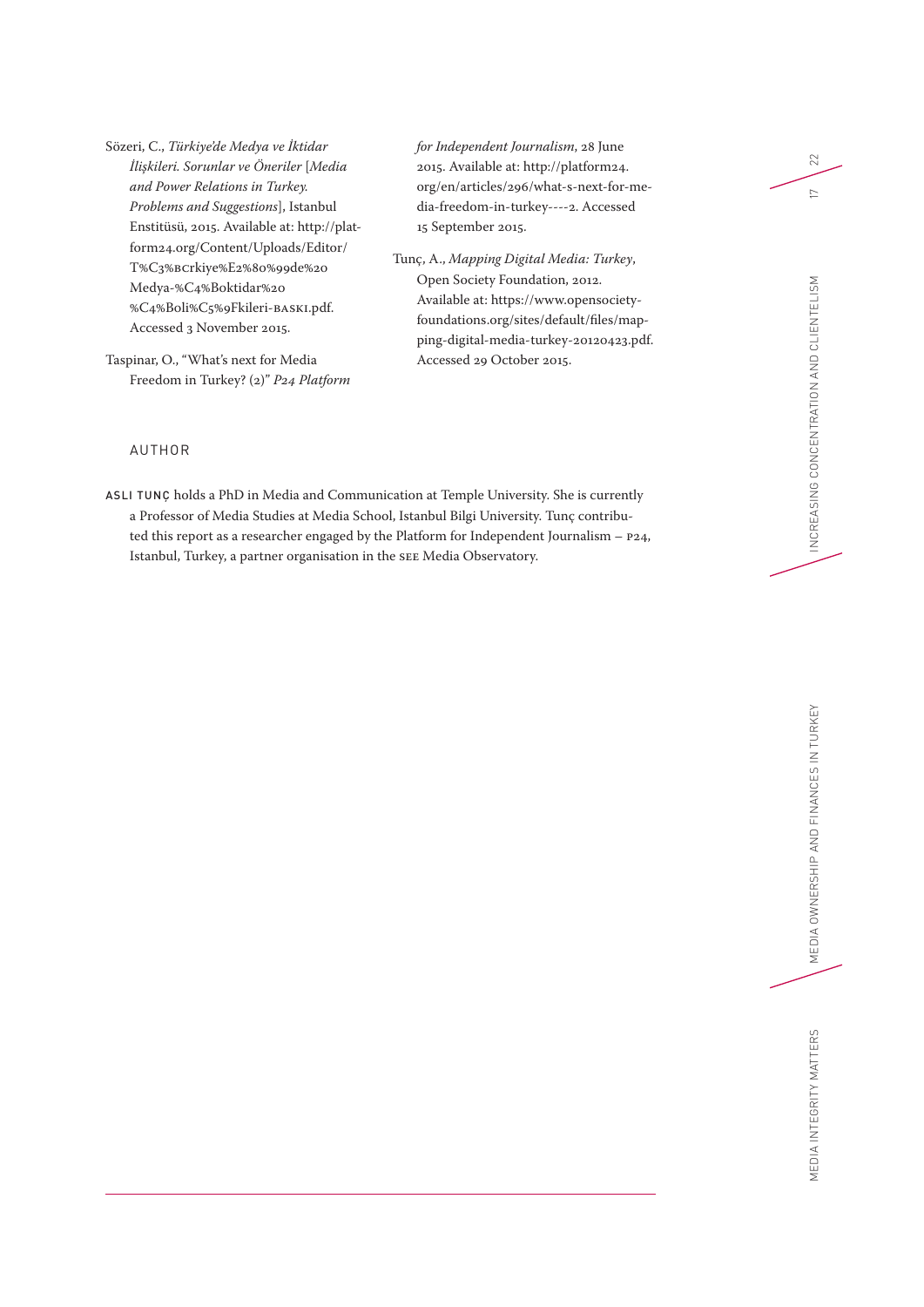# APPENDIX

### *Table 2* OWNERSHIP STRUCTURE OF THE BIGGEST MEDIA CONGLOMERATES IN TURKEY

|             | <b>MEDIA</b>                                                            | <b>OTHER SECTORS</b>                                                                                         |
|-------------|-------------------------------------------------------------------------|--------------------------------------------------------------------------------------------------------------|
| DOĞAN GROUP | <b>NEWSPAPER</b>                                                        | <b>ENERGY</b>                                                                                                |
|             | Hurriyet, Posta, Fanatik, Hurriyet Daily                                | Doğan Energy (Boyabat Electricity Production ve Trade)                                                       |
|             | News, TME                                                               | Giresun Aslancik Dam, Mersin RES, Sah RES, D-Tes Electric<br>Energy Wholesale, Gas Plus Erbil Aytemiz Petrol |
|             | MAGAZINE                                                                |                                                                                                              |
|             | Doğan Burda Magazine                                                    | RETAIL<br>D&R                                                                                                |
|             | <b>BOOK PUBLISHING</b>                                                  |                                                                                                              |
|             | Doğan Egmont, Doğan Books                                               | <b>INDUSTRY</b><br>Celik Halat, Ditas (Automative Side Industry), Doğan Organic                              |
|             | PUBLISHING AND DISTRIBUTION                                             | Products                                                                                                     |
|             | Doğan Distribution, Magazine Marketing                                  |                                                                                                              |
|             | Planning, Doğan Printing Center                                         | <b>REAL ESTATE MARKETING</b>                                                                                 |
|             |                                                                         | Milpa                                                                                                        |
|             | <b>NEWS AGENCY</b><br>DHA                                               | <b>FINANCE</b>                                                                                               |
|             |                                                                         | <b>DD</b> Estate Finance                                                                                     |
|             | T٧                                                                      |                                                                                                              |
|             | Kanal D, CNN Turk, tv2, Dream TV,                                       | <b>TOURISM</b>                                                                                               |
|             | Kanal D Romanya, Euro D                                                 | Milla                                                                                                        |
|             | RADIO                                                                   |                                                                                                              |
|             | Radyo D, Slow Turk, CNN Turk Radyo                                      |                                                                                                              |
|             | TV AND MUSIC PRODUCTION                                                 |                                                                                                              |
|             | D Productions, InDHouse, Kanal D Home                                   |                                                                                                              |
|             | Video, Doğan Music Company                                              |                                                                                                              |
|             | <b>DIGITAL TV PLATFORM</b>                                              |                                                                                                              |
|             | D-Smart                                                                 |                                                                                                              |
|             |                                                                         |                                                                                                              |
|             | ONLINE MEDIA                                                            |                                                                                                              |
|             | hurriyet.com.tr, posta.com.tr, fanatik.                                 |                                                                                                              |
|             | com.tr, radikal.com.tr, cnnturk.com,                                    |                                                                                                              |
|             | kanald.com.tr, netd.com, hurriyetaile.<br>com, mahmure.com, bigpara.com |                                                                                                              |
|             |                                                                         |                                                                                                              |
|             | ONLINE COMMERCE                                                         |                                                                                                              |
|             | MedyaNet, arabam.com, hurriyetemlak.                                    |                                                                                                              |
|             | com, hurriyetoto.com, yenibiris.com, ek-<br>olay.net, yakala.co         |                                                                                                              |
|             |                                                                         |                                                                                                              |
|             | OTHER ACTIVITIES                                                        |                                                                                                              |
|             | Doğan International Commerce, Doğan                                     |                                                                                                              |
|             | Factoring                                                               |                                                                                                              |
|             | SOCIAL ACTIVITIES                                                       |                                                                                                              |

SOCIAL ACTIVITIES Aydın Doğan Foundation 22

 $\overset{\infty}{=}$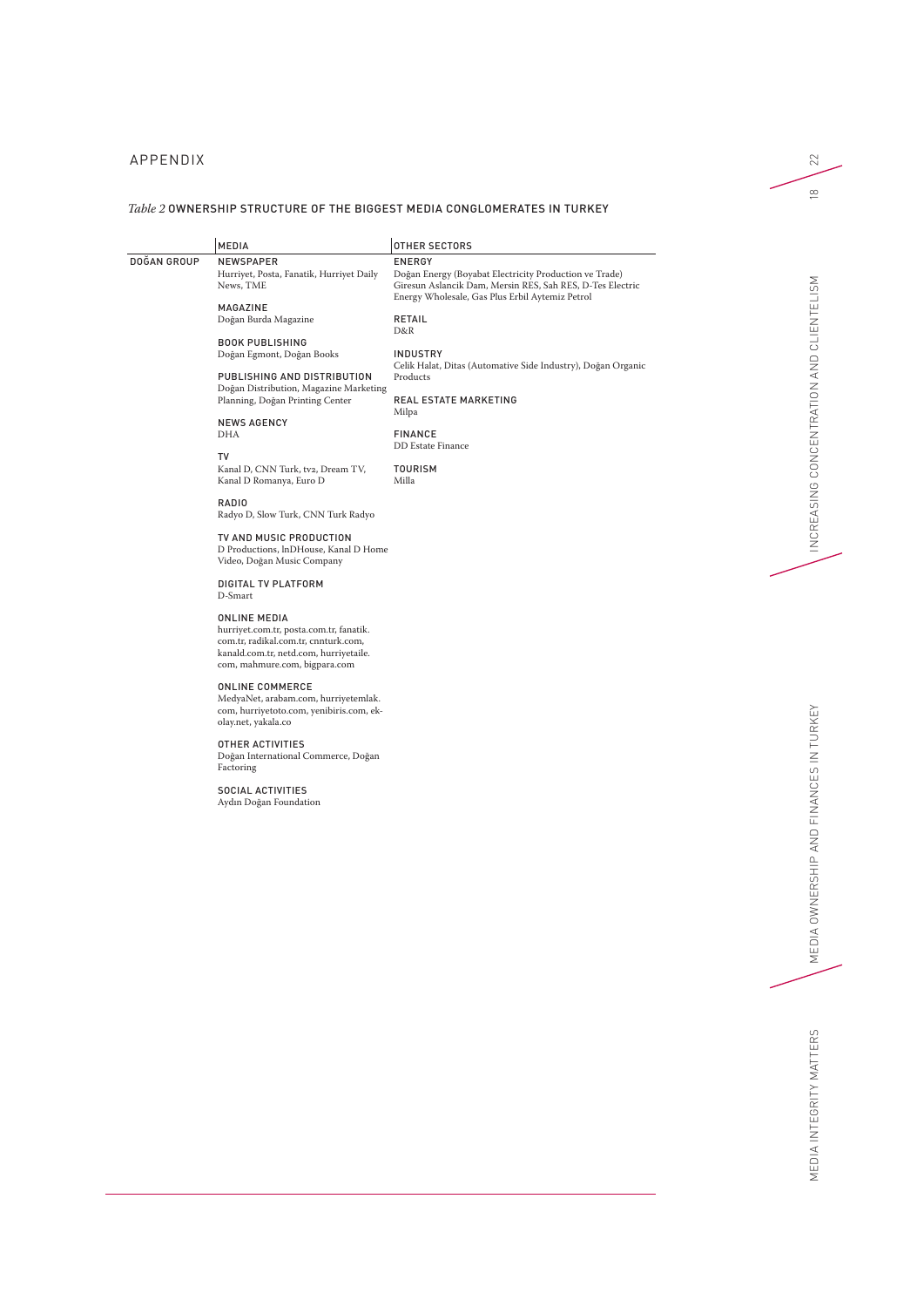|             | <b>MEDIA</b>                                                           | <b>OTHER SECTORS</b>                                                                                                     |  |
|-------------|------------------------------------------------------------------------|--------------------------------------------------------------------------------------------------------------------------|--|
| DOĞUS GROUP | TV                                                                     | <b>BANKING AND FINANCE</b>                                                                                               |  |
|             | NTV, Star TV, CNBC-E, NTV SPOR,                                        | Garanti Bank, Garantibank International N.V., Garanti Bank                                                               |  |
|             | NTV, Spor, Smart HD, Kral TV, Kral Pop                                 | SA, Garantibank Moscow, Garanti Romania, Garanti Life                                                                    |  |
|             | TV, e2                                                                 | and Pension, Garanti Leasing, Garanti Investment, Garanti                                                                |  |
|             |                                                                        | Portfolio, Garanti Fleet Management Services, Garanti                                                                    |  |
|             | <b>INTERNET</b>                                                        | Factoring, Garanti Payment Systems, Garanti Mortgage,                                                                    |  |
|             | ntv.com, ntvspor.net, tvyo.com, startv.<br>com.tr. cnbce.com. cnbce.tv | Garanti Technology                                                                                                       |  |
|             |                                                                        | <b>AUTOMOTIVE</b>                                                                                                        |  |
|             | RADIO                                                                  | Doğus Automotive (Volkswagen Passenger Car, Volkswagen                                                                   |  |
|             | NTV Radyo, Kral FM, Kral Pop, Capital                                  | Commercial Vehicle, Audi, Porsche, Bentley, Lamborghini,                                                                 |  |
|             | Radio                                                                  | Bugatti, SEAT, Skoda, Scania, Krone ve Meillier), Subsidaries<br>and Organisations (Doğus Auto, DOD, D-Auto Suisse, Yuce |  |
|             | MAGAZINE                                                               | Auto, Auto-Fix, vdf Group, TUVTURK and LeasePlan),                                                                       |  |

Factory, Krone Dogus Treyler Factory)

### MAGAZINE

Vogue, GQ, National Geographic Turkey, National Geographic Kids, Robb Report, CNBC-E Magazine

### NTV PUBLICATIONS

NTV Publications, NTV History

#### CONSTRUCTION

Doğuş Construction, Technical Engineering and Consultation, Ayson Boring and Research

Logistical Services, Production (Meiller Doğuş Damper

### TOURISM

Antur Traveling Agency, Park Hyatt Istanbul, Macka Palas and Grand Hyatt Istanbul, MARITIM Hotel Club Alantur Alanya, D-Hotel Maris, D-Resort Grand Azur Marmaris, D-Resort Gocek

#### RETAIL

Franchising rights to Emporia Armani and Gucci, In-Formal, D Saat ve Mucevherat, Crate and Barrel

#### E-COMMERCE, TECHNOLOGY

Bonubon, Doğuş Planet, Doğuş Technology, Related Group

### MARINAS

D-Marin Turgutreis, D-Marin Didim, D-Marin Gocek, D-Marin Mandalina in Croatia, D-Marin Dalmacija, D-Marin Borik, Hirvat Adriatic Croatia International (ACI) Group, Flisvos Marina in Greece, Marinas in Gouviz, Lefkas and Zea

### HEALTH, RECREATION AND SPORT CENTRES

D-Gym, Espace Prive Chenot D-Life Istanbul, IMG- Doğuş

### AVIATION

Korfez Aviation

#### REAL ESTATE

Doğuş GYO (Doğuş Center Maslak, Istinye Park, Antalya 2000 Plaza, Gebze Center AVM) Doğus Real Estate

#### ENERGY

Doğuş Energy Group: Boyabat Electricity Production and Trade, Doğuş Energy Production and Trade (Artvin HES), Aslancik Electricity Production and Trade, D-Tes Electrical Energy Wholesale (220PLUS brand)

### CHAIN RESTAURANTS AND FINE DINING

d.ream (Doğuş Restaurant Entertainment and Management) Nusr-Et Steakhouse, Kiva, Armani Ristorante, GoMongo, Istanbul Doors Grup, Azumi Group, Mezzaluna, Lacivert, Group 29, Sele Group brands

 $22\,$ 

 $\approx$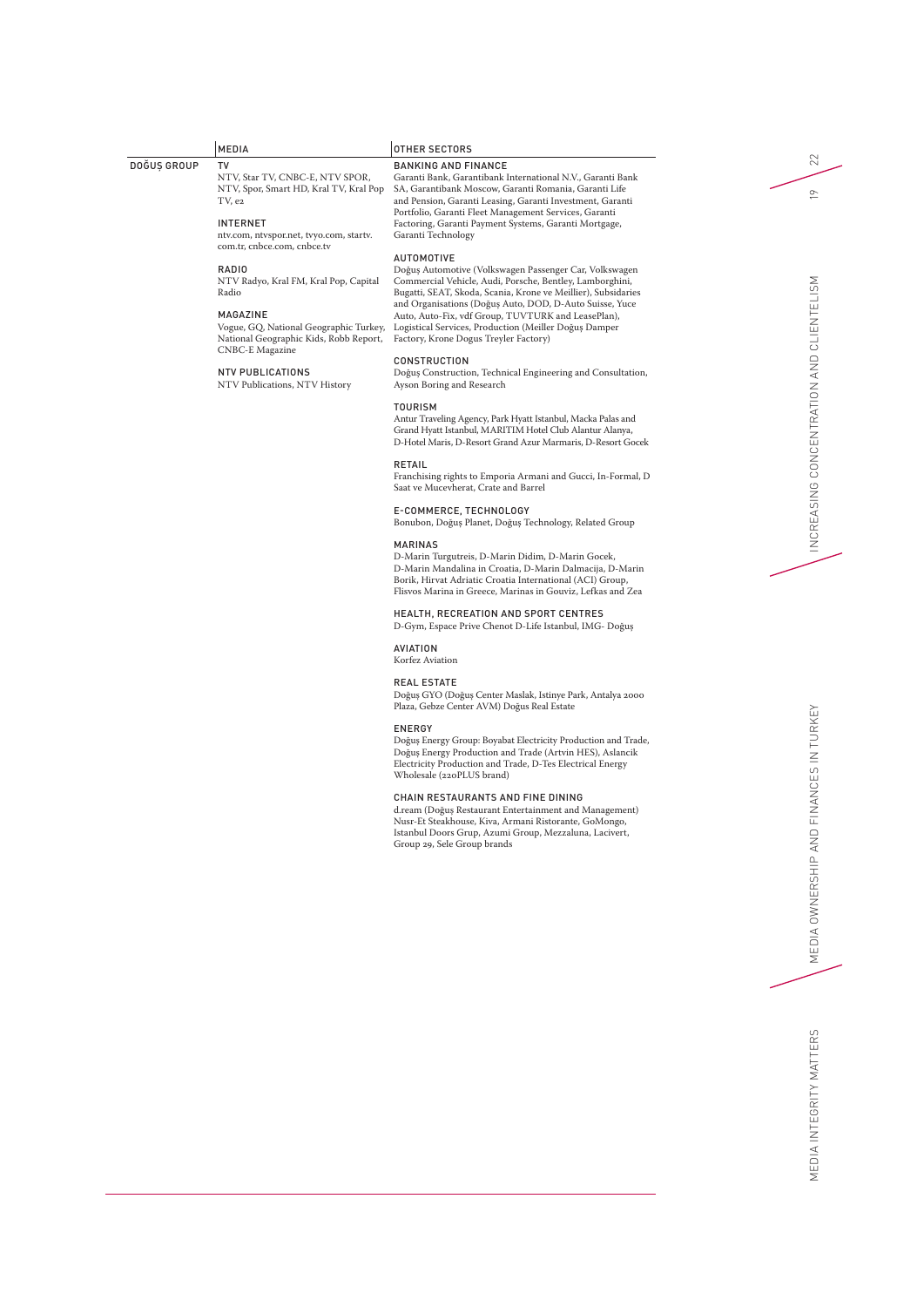| ZIRVE HOLDING                       | <b>MEDIA</b><br><b>NEWSPAPER</b>                                                                                                                                                                                                                                                                                                                                                                                                                                                                                                                      | OTHER SECTORS<br>KALYON GROUP                                                                                                                                                                                                                                                                                                                                                                                                                                                                                                                                                                                                                                                                                                                                                                                                                                                                                                                                                                                                                                                                                                                                                                                                                                                                                                   |
|-------------------------------------|-------------------------------------------------------------------------------------------------------------------------------------------------------------------------------------------------------------------------------------------------------------------------------------------------------------------------------------------------------------------------------------------------------------------------------------------------------------------------------------------------------------------------------------------------------|---------------------------------------------------------------------------------------------------------------------------------------------------------------------------------------------------------------------------------------------------------------------------------------------------------------------------------------------------------------------------------------------------------------------------------------------------------------------------------------------------------------------------------------------------------------------------------------------------------------------------------------------------------------------------------------------------------------------------------------------------------------------------------------------------------------------------------------------------------------------------------------------------------------------------------------------------------------------------------------------------------------------------------------------------------------------------------------------------------------------------------------------------------------------------------------------------------------------------------------------------------------------------------------------------------------------------------|
|                                     | Sabah, Sabah Europe, Daily Sabah, Yeni<br>Asir, Takvim, Fotomac<br>MAGAZINE<br>Turkuvaz Magazine Publication<br>(Bebegim, China Today, Cosmopolitan,<br>Esquire, Harper's Bazaar, HomeArt,<br>House Beautiful, Lacivert, Otohaber,<br>Para, Sofra, Forbes Turkey, Samdan)<br>TV<br>ATV, A Haber, ATV Europe, Minika<br><b>RADIO</b><br>Radyo Turkuvaz, Radyo Romantik<br><b>DISTRIBUTION</b><br>Turkuvaz Distribution Marketing<br><b>BOOK PUBLICATION</b><br>Turkuvaz Book Publication, Turkuvaz<br><b>Printing Publication</b><br><b>PRODUCTION</b> | <b>CONSTRUCTION</b><br>Istanbul New Airport Project, Basaksehir Stadium, Nurdagi-<br>Islahiye Highway, Canakkale-Ezine-Ayvacik Highway,<br>Beyoglu-Kasimpasa Haskoy Avenue Rehabilitation and Tunnel<br>Construction, Erzurum-Bingol-Diyarbakir Highway junction<br>(Erzurum-Aziziye), Cat-Karhova-Bingol second section con-<br>struction, Irak Erbil Duhosk Water Supply Project, Melen<br>Water Conduction Line, KKTC Suspension System Sea Transit,<br>Waste Water Tunnel Construction in Selimpasa-Kumburgaz<br>and Canta-Gurpinar, Dispersed Drinking Water Network<br>and Layer Junction Construction of Asian Region, Atakoy<br>Waste Water Treatment Plant, Tavukcu Stream Rehabilitation,<br>Terkos-Ikitelli Drinking Water Conduction Line, Mecidiyekoy-<br>Caglayan Intersection Road, Bakirkoy Courthouse, Istanbul<br>D100 Highway Metrobus Transportation Line, Ordu-Mesudi-<br>ye-Koyulhisar State Highway, Finanskent Homes, Yesilvadi<br>Homes, Vatan Avenue Tax Office Service Building, Mersin<br>Student Dormitory, SahinBey City Park Complex, K.T.U Farabi<br>Hospital, Kalen I-II, Regulatoru ve Hidroelektrik Santrali,<br>Melet Enerji Ordu Regulator and Hydroelectric Plant, Inegol<br>(Alanyurt and Yenisehir Districts), Natural Gas Distribution<br>Line Foundation and others.<br><b>ENERGY</b> |
|                                     | Turkuvaz Production and Advertising<br><b>NEWS AGENCY</b><br>Turkuvaz News Agency (TOHA)                                                                                                                                                                                                                                                                                                                                                                                                                                                              | Kalen Energy Electricity Production (three Hydroelectric<br>Plants in Giresun, Ordu and Erzurum, Transportation of<br>Turkmenistan natural gas to Hopa over Georgia and electricity<br>production, INGAZ (Inegol Gas Distribution)                                                                                                                                                                                                                                                                                                                                                                                                                                                                                                                                                                                                                                                                                                                                                                                                                                                                                                                                                                                                                                                                                              |
|                                     | DIGITAL MEDIA AND MOBILE<br><b>SERVICES</b><br>Turkuvaz Media Digital, Turkuvaz Mobile<br>Services                                                                                                                                                                                                                                                                                                                                                                                                                                                    |                                                                                                                                                                                                                                                                                                                                                                                                                                                                                                                                                                                                                                                                                                                                                                                                                                                                                                                                                                                                                                                                                                                                                                                                                                                                                                                                 |
| CINER GROUP                         | CINER PUBLISHING HOLDING<br><b>NEWSPAPER</b><br>Haberturk<br>TV<br>Haberturk, Bloomberg HT, Show TV<br><b>PRINTED PRESS</b><br>Haberturk Printed News and Publishing<br><b>PRODUCTION</b><br>Ciner Media Investments, C Production<br>Film Industry<br>RADIO<br>Haberturk Radio, Bloomberg HT Radio                                                                                                                                                                                                                                                   | <b>ENERGY AND MINING</b><br>Park Thermic (Cayirhan Thermal Plant), Park Technique<br>(Tuncbilek-Buyukduz Quarry), Eti Soda (Beypazari Trona<br>Quarry), Park Energy (Siirt/Madenkoy Copper Mine, Siirt Tarihler<br>Hydroelectric Plant), Parc Elektric (Gaziantep Islahiye Bauxite<br>Mine, Adana Ceyhan Natural Gas Plant), Silopi Electric (Thermal<br>Plant), Park Wholesale Electric (Ankara/Sogutozu electricity sale),<br>Konya Ilgin Electric (Thermal Plant), Kazan Soda Electric<br>AVIATION<br>ETI Aviation Transportation<br>HEALTH<br>Park Medical Health<br>TRANSPORTATION<br>Havas<br><b>TOURISM</b><br>Larespark-Hotel, Lares Tourism<br><b>INSURANCE</b><br>Park Insurance<br>NAVIGATION<br>Park Navigation (Hopa Port), Denmar Warehousing, Ciner<br>Navigation (18 merchant ship), Ciner Ship Management<br><b>GLASS INDUSTRY</b><br>Park Cam<br><b>CONSTRUCTION</b><br>Park Construction                                                                                                                                                                                                                                                                                                                                                                                                                     |
| <b>ETHEM SANCAK</b><br>MURAT SANCAK | <b>NEWSPAPER</b><br>Aksam, Gunes, Star<br>MAGAZINE<br>Alem, Platin<br>DIGITAL PLATFORM<br><b>DIGITURK</b><br>TV<br>360, 24TV, TV 4<br>RADIO<br>Alem FM, Lig Radyo<br>ANNOUNCEMENT AND<br>ADVERTISEMENT                                                                                                                                                                                                                                                                                                                                                | AUTOMOTIVE<br>Industry BMC Automotive Industry and Trade, MT Motor<br>Vehicles Commerce and Leasing<br><b>ENERGY</b><br>MT Petrol and Energy<br><b>HEALTH</b><br>MT Health Products Industry, Medisalus Health Products<br><b>SERVICE</b><br>ES Management Consultation, MT Real Estate, MT<br>Information Technologies International Trade, MT Technical<br>Service Electronic Marketing, Transport Manufacturing<br>Industry and Trade (smart POS machines used in shopping)                                                                                                                                                                                                                                                                                                                                                                                                                                                                                                                                                                                                                                                                                                                                                                                                                                                  |
|                                     | AD Group Press Services and Commerce                                                                                                                                                                                                                                                                                                                                                                                                                                                                                                                  |                                                                                                                                                                                                                                                                                                                                                                                                                                                                                                                                                                                                                                                                                                                                                                                                                                                                                                                                                                                                                                                                                                                                                                                                                                                                                                                                 |

 $\sqrt{22}$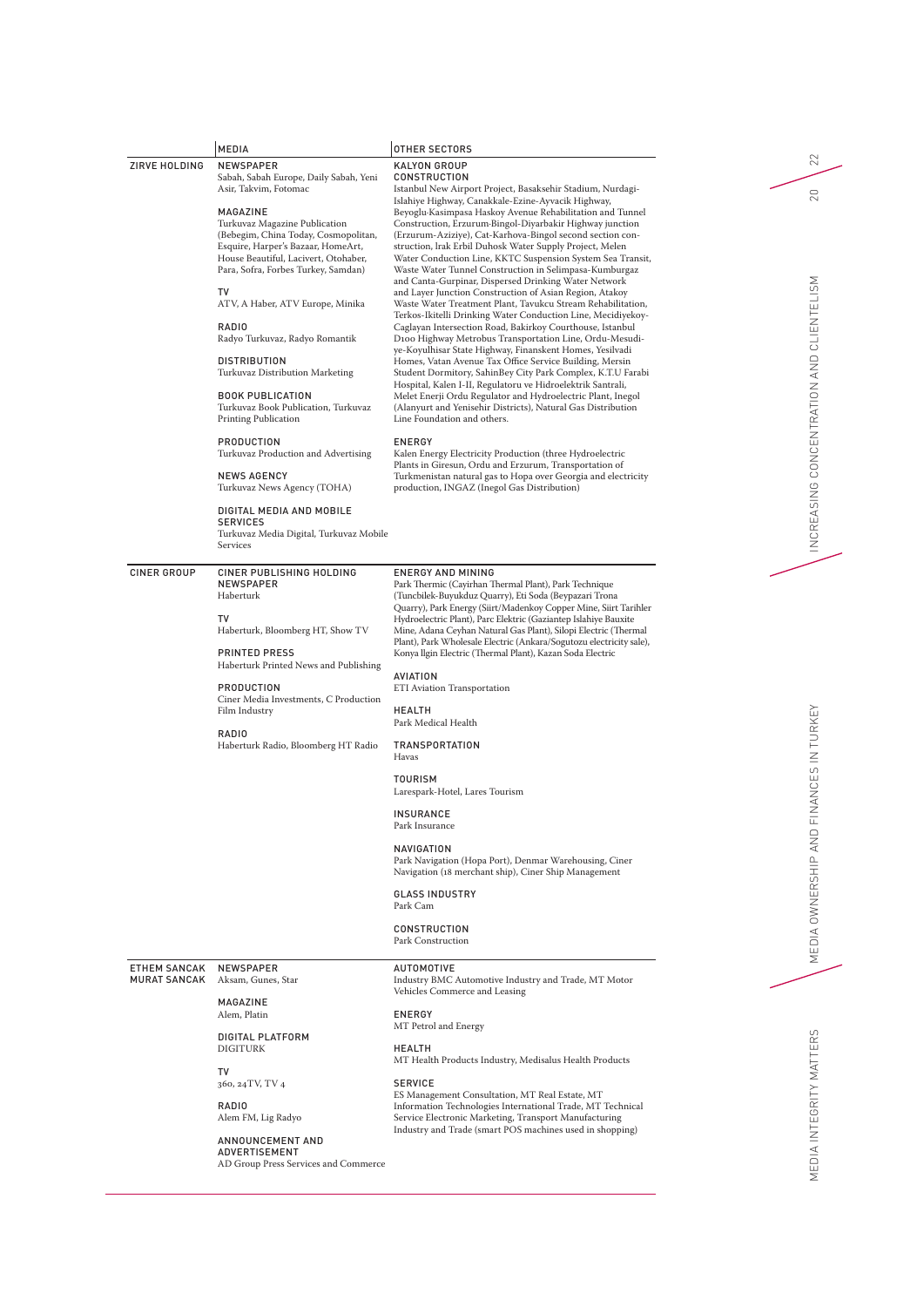|                                           | MEDIA                                                                                                                                                                                                                                                                                                                                        | OTHER SECTORS                                                                                                                                                                                                                                                                                                                                                                                                                                                                                                                                                                                                                                                                                                                                                                                                                                                                                                                                                                                                                                                                                                                                                                                                                                                                                                                                              |                                                           |
|-------------------------------------------|----------------------------------------------------------------------------------------------------------------------------------------------------------------------------------------------------------------------------------------------------------------------------------------------------------------------------------------------|------------------------------------------------------------------------------------------------------------------------------------------------------------------------------------------------------------------------------------------------------------------------------------------------------------------------------------------------------------------------------------------------------------------------------------------------------------------------------------------------------------------------------------------------------------------------------------------------------------------------------------------------------------------------------------------------------------------------------------------------------------------------------------------------------------------------------------------------------------------------------------------------------------------------------------------------------------------------------------------------------------------------------------------------------------------------------------------------------------------------------------------------------------------------------------------------------------------------------------------------------------------------------------------------------------------------------------------------------------|-----------------------------------------------------------|
| FEZA<br>PUBLICATIONS                      | <b>NEWSPAPER</b><br>Zaman, Today's Zaman, Zaman<br>Azerbaijan, Zaman Kazakstan, Zaman<br>Austria, Zaman France, Zaman Bulgaria,<br>Zaman Romania, Zaman Turkmenistan,<br>Zaman America                                                                                                                                                       | It is known as being supported by Fethullah Gülen's circle, an<br>islamist network.                                                                                                                                                                                                                                                                                                                                                                                                                                                                                                                                                                                                                                                                                                                                                                                                                                                                                                                                                                                                                                                                                                                                                                                                                                                                        | 22<br>$\overline{2}$                                      |
|                                           | MAGAZINE<br>Aksiyon, Sizinti, Gonca, Yeni Bahar                                                                                                                                                                                                                                                                                              |                                                                                                                                                                                                                                                                                                                                                                                                                                                                                                                                                                                                                                                                                                                                                                                                                                                                                                                                                                                                                                                                                                                                                                                                                                                                                                                                                            |                                                           |
|                                           | <b>NEWS AGENCY</b><br>Cihan News Agency                                                                                                                                                                                                                                                                                                      |                                                                                                                                                                                                                                                                                                                                                                                                                                                                                                                                                                                                                                                                                                                                                                                                                                                                                                                                                                                                                                                                                                                                                                                                                                                                                                                                                            |                                                           |
|                                           | <b>INTERNET</b><br>zaman.com.tr, zaman-online.de, to-<br>dayszaman.com, kazakzaman.kz, zaman.<br>az, zamanarabic.com, zamanfransa.com,<br>zaman.bg, zaman.ro, zamanamerika.com,<br>zamanavusturya.at, video.zaman.com.tr,<br>yenibahardergisi.com                                                                                            |                                                                                                                                                                                                                                                                                                                                                                                                                                                                                                                                                                                                                                                                                                                                                                                                                                                                                                                                                                                                                                                                                                                                                                                                                                                                                                                                                            | INCREASING CONCENTRATION AND CLIENTELISM                  |
|                                           | <b>BOOK PUBLISHING</b><br>Zaman Books                                                                                                                                                                                                                                                                                                        |                                                                                                                                                                                                                                                                                                                                                                                                                                                                                                                                                                                                                                                                                                                                                                                                                                                                                                                                                                                                                                                                                                                                                                                                                                                                                                                                                            |                                                           |
| SAMANYOLU<br><b>BROADCASTING</b><br>GROUP | TV<br>STV, STV Europe, STV America, S<br>Haber, Mehtap TV, Irmak TV, Ebru<br>TV, Yumurcak TV, Kure TV, Hazar TV,<br>Dunya TV                                                                                                                                                                                                                 | It is known as being supported by Fethullah Gülen's circle, an<br>islamist network.                                                                                                                                                                                                                                                                                                                                                                                                                                                                                                                                                                                                                                                                                                                                                                                                                                                                                                                                                                                                                                                                                                                                                                                                                                                                        |                                                           |
|                                           | RADIO<br>Burc FM, Dunya Radyo, Samanyolu<br>Haber                                                                                                                                                                                                                                                                                            |                                                                                                                                                                                                                                                                                                                                                                                                                                                                                                                                                                                                                                                                                                                                                                                                                                                                                                                                                                                                                                                                                                                                                                                                                                                                                                                                                            |                                                           |
|                                           | <b>INTERNET</b><br>kure.tv, stv.com.tr, samanyoluhaber.com,<br>irmaktv.com.tr                                                                                                                                                                                                                                                                |                                                                                                                                                                                                                                                                                                                                                                                                                                                                                                                                                                                                                                                                                                                                                                                                                                                                                                                                                                                                                                                                                                                                                                                                                                                                                                                                                            |                                                           |
| ALBAYRAK<br>GROUP                         | <b>NEWSPAPER</b><br>Yeni Salak<br>T٧<br>TVNET, Tempo TV (Al Jazeera<br>Broadcasting)<br><b>INTERNET</b><br>yenisafak.com.tr, tvnet.tv.tr, tempotv.com.<br>tr, gazetemanset.com, derintarih.com<br>MAGAZINE<br>Derin Tarih, Lokma Magazine, Nihayet<br>Magazine<br>ADVERTISING<br>Reklam Piri<br><b>DISTRIBUTION</b><br>Birlikte Distribution | CONSTRUCTION<br>Albayrak GYO, Albayrak Construction (Istanbul Subway,<br>Kagithane Basak Housing Development, Albayrak Housing<br>Development, Duzce Earthquake Housing, Istanbul Halkali<br>Gunes Park, Esenler Kerner Park, Izmir Mavisehir Albayrak<br>Mavisehir Homes, Istanbul Topkapi Centrum Homes,<br>Altunizade Hilal Homes, lkitelli Basaksehir Villas, Kiptas Head<br>Office, Bayrampasa Trade Center, Bayrampasa CarrefourSA<br>Hipermarket and Trade Center, Odak-Opel Showroom and<br>Service, Fatih Multistory Car Park, IETT Engine Renewal<br>Factory, IETT Ayazaga Garage and Prefabricate Hospitals,<br>Metrobus Foundation activities in Pakistan Lahor<br><b>INDUSTRY</b><br>Tumosan Tractor and Engine Factory (State Tenders on mili-<br>tary tanks, speed train production, and domesticly produced<br>airplane engines), Eregli Integrated Textile Factory, Varaka<br>(Paper)<br>LOGISTICS<br>Trabzon Port, Mogadishu Port, Albayrak Car Rental, Albayrak<br><b>Staff Transportation</b><br><b>SERVICES</b><br>Al-Bil Data Processing, Waste Management (Yesil Adamlar,<br>Pakistan Rawalpindi and Murree cities hygiene tenders), System<br>(ISKI, TEDAS, IGDAS in Istanbul; Ankara meter reading)<br>ENERGY<br>Kuvve Electric<br><b>TOURISM</b><br>Birun Hotel Management, Marmaris Tourism Facility, Didim<br>Tourism Facility | FINANCES IN TURKEY<br>$\hfill \Box$<br>MEDIA OWNERSHIP AN |
|                                           |                                                                                                                                                                                                                                                                                                                                              |                                                                                                                                                                                                                                                                                                                                                                                                                                                                                                                                                                                                                                                                                                                                                                                                                                                                                                                                                                                                                                                                                                                                                                                                                                                                                                                                                            | EDIA INTEGRITY MATTERS<br>⋝                               |